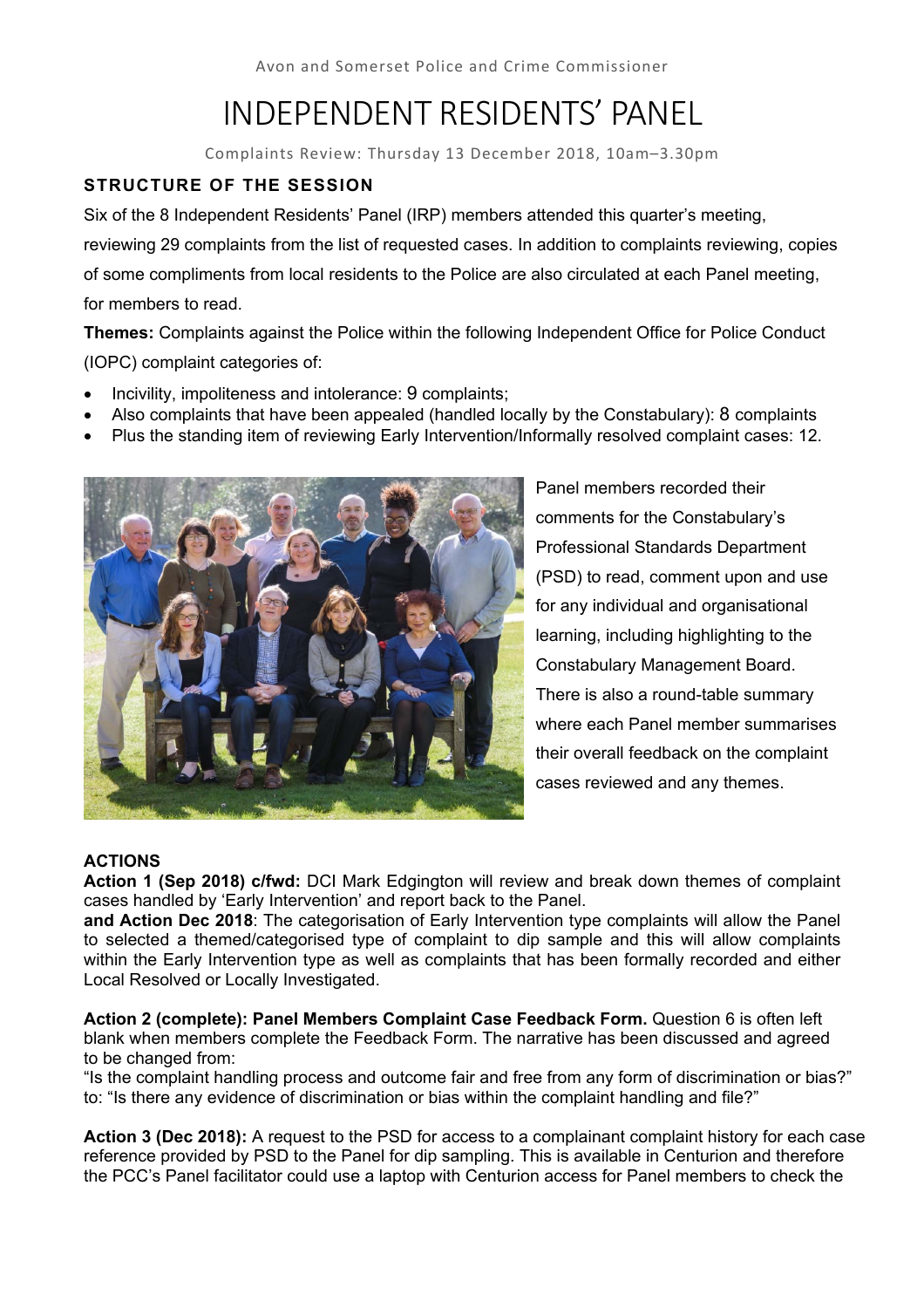complainant's complaint history. The history will allow the Panel to know if the Complainant has made previous or further complaints in addition to the complaint reviewed.

**Action 4 (Dec 2018):** A request to the PCC and then to the Head of PSD for comments regarding obtaining Complainant satisfaction/feedback (face to face, telephone or electronic survey) for the Panel.

**Action 5 (Dec 2018):** A question to the Constabulary's recruitment and training lead: Is there training for new Police Officer recruits regarding complaints against the Police? A Panel member suggests that probation Officers are shown all the work of the PSD, for example the complaints about Officer incivility, impoliteness and intolerance. This can take hours and hours of work for the PSD and Complaints Investigations Officers. The aim of the awareness session is to reduce complaints within this category.

## **Action 6 (Dec 2018, AOB):** For Panel members:

The Panel agreed that alongside Dip Sampling themes, the Panel will look for opportunities to monitor and track the 'Complaint Experience' (e.g. surveys, focus groups, one-to-one discussions). The IRP want to keep this as an overriding theme for 2019.

#### **Action 7 (Dec 2018, AOB item 2):** For Panel members:

Development of an **Action Review Register** to monitor and track "**we said, they did**" type recommendations was favoured, monitoring what changes were made and if these are sustained.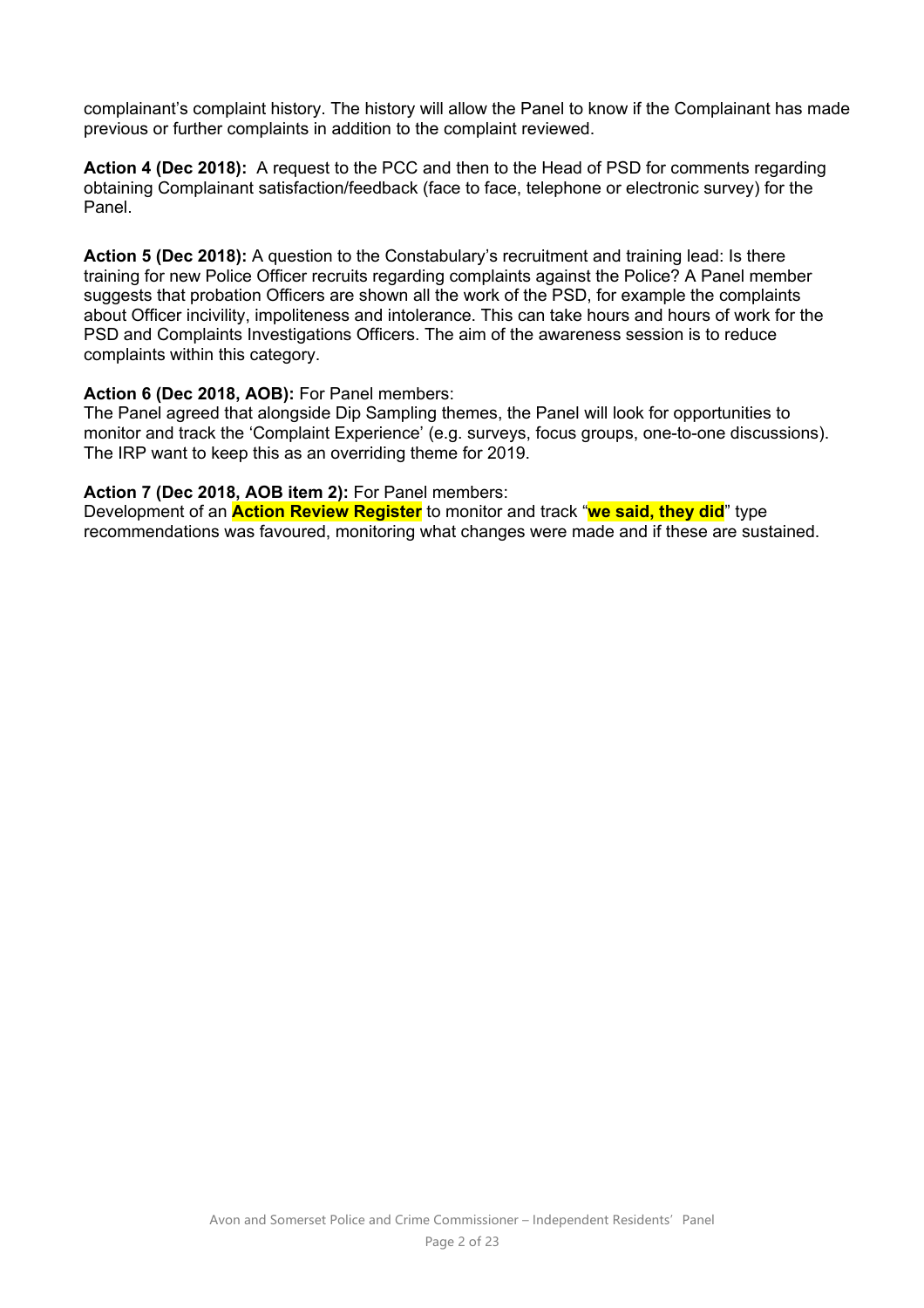# **OTHER BUSINESS ITEMS**

- 1. **Complainant Satisfaction/feedback Service Delivery Assurance:** A Panel member's suggestion was discussed regarding seeking feedback from complainants about their experience with the Complaints System. Suggestions include:
	- 1.1: Complainants attend an Independent Resident's Panel (IRP) meeting.
	- 1.2: A telephone survey via the PSD office, after an explanation and request is added to the narrative in some initial letters to complainants and consent is received.
	- 1.3: An online 'Survey Monkey' satisfaction survey could be hosted by one of the Panel members and include a question asking if the complainant would agree to attending an IRP meeting.
	- 1.4: Use any existing National complaint questionnaire or another Police Force PSD's consultation?

The Panel agreed that alongside Dip Sampling themes, the Panel will look for opportunities to monitor and track the 'Complaint Experience' (e.g. surveys, focus groups, 1-2-1). The IRP want to keep this as an over-riding theme for 2019.

2. **Chair's/Panel's Annual Report:** Panel members discussed the content of this year's Annual Panel report, drafted this year by a member of the Panel, with thanks given, particularly by the Chair. This report includes the process of how the Panel works. More information may be added about where the Panel have added value, such as the Panel's actions/requests and the Constabulary's/PSD's actions/responses.

A 'Risk Register' was discussed with RAG marking (Red, Amber, Green).

Development of an **Action Review Register** to monitor and track "**we said, they did**" type recommendations was favoured, monitoring what changes were made and if these are sustained.

Members will provide feedback before the final Annual report is published on the PCC's website.

- 3. **Panel Member Complaint Case Feedback Form:** The 6 questions on the feedback form were discussed (answers being Yes/No/Not Known). Question 6 narrative was agreed to be changed. See Action above.
- 4. **Citizens Academy:** A second Panel member has now completed Avon and Somerset Constabulary's 'Citizens' Academy' (this time at Bridgwater). This is 8 x 2 hour weekly evening sessions covering a wide range of Police Departments and activities, such as the Neighbourhood Policing Team, Despatch Officers, Community engagement, Forensics, Custody, Control room, Criminal Investigations, Roads Policing, Firearms and Safeguarding and Victims/Witness support. The Panel member reported that the sessions are excellent but the event name is wrong. It should be changed to something like 'Police Engagement' to encourage more under-represented communities (as was the case at the Bristol sessions). The Panel member discussed this diversity and name issue with the Chief Constable at the last 'graduation' event. The PCC agreed to look into this suggestion.
- 5. **Panel Chair and Vice Chair elections:** Panel members were asked to consider standing or nominating members for the Chair and Vice Chair Panel posts prior to the elections at the next (March 2019) meeting. Big thanks was given to the great work and commitment of the current Chair who has been elected for the last 3 consecutive years and has now reached the maximum term. Also, big thanks was given to the great work and commitment of the current Vice Chair who has also been elected for the last 3 consecutive years and has also reached the maximum term. The Chair can stand for Vice Chair and/or remain a Panel member. Similarly, the Vice Chair can stand for Chair and/or remain a Panel member. Nominations and expressions of interest are requested to the Panel facilitator by 28 February 2019. Names of nominated members will to stand will be circulated to all members one week before the next Panel meeting.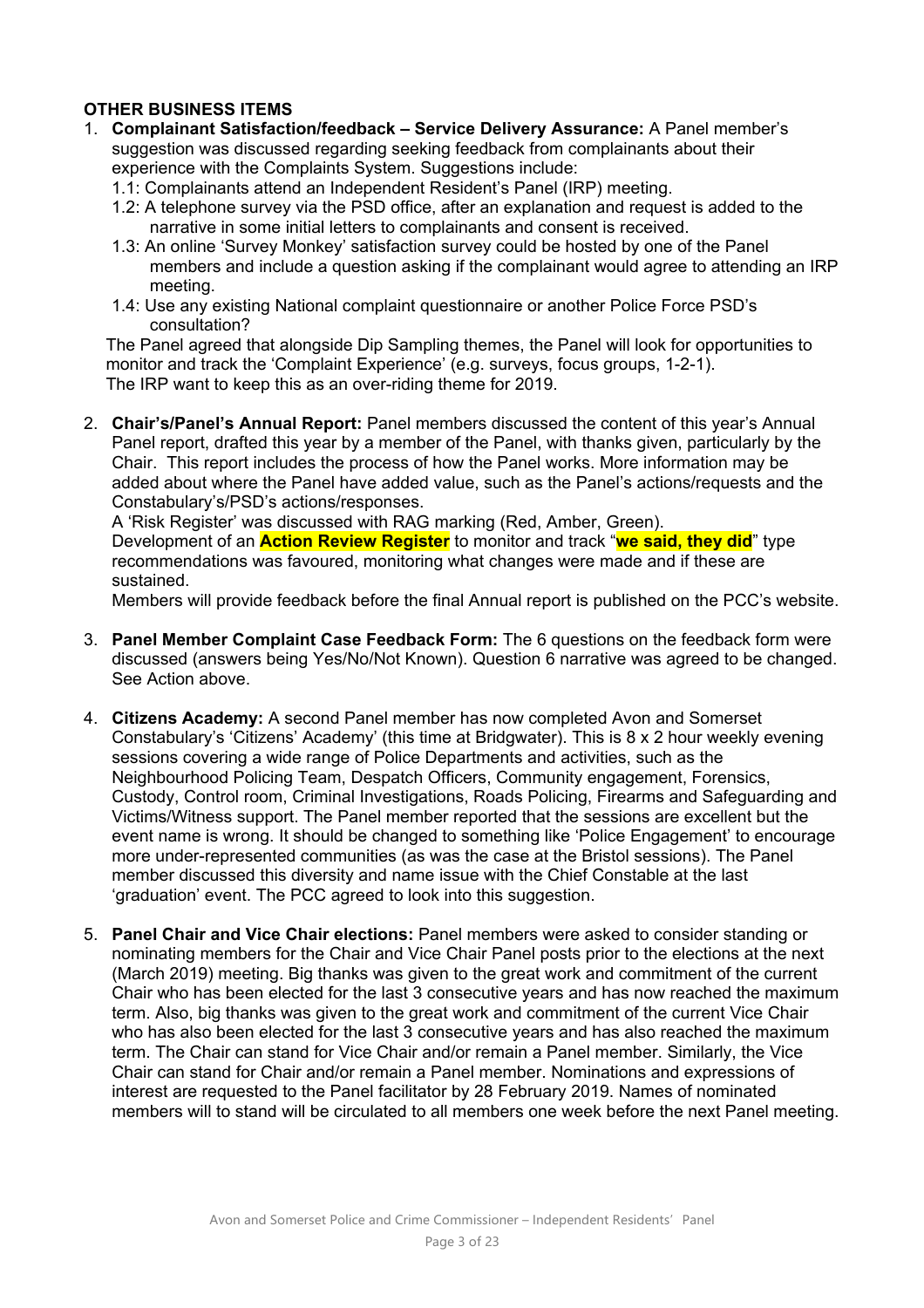# **PSD UPDATE FROM THE HEAD OF PSD**

Avon and Somerset Constabulary's Head of the Professional Standard Department (PSD),

Superintendent Richard Corrigan, gave a PSD update, with the main points summarised below:

- The PSD Head mentioned the Standards set by the National Police Chiefs' Council (NPCC) and Avon and Somerset Constabulary is recognised nationally as a Police Force of good practice and ahead of the complaints handling reforms.
- There is now a lower number of cases alleging misconduct against a Police Officer (9% of complaints), with a focus on learning rather than blame. Serious wrongdoing is recognised and there is a disciplinary process but there is also Officer and Organisational learning.
- The Home Office are highlighting Avon and Somerset Constabulary for their best practices. The PSD Head stated that the Constabulary's standards are about right for best practice and the Independent Residents' Panel are part of this. Thank you.
- Parliament/Brexit may push back complaints system reform again from 2019 to 2020 but Avon and Somerset Constabulary's PSD are already embracing new Regulations anyway.
- The Quarterly PSD performance report reflects the improvements. From 1 April to 30 September 2018 (6 months) only 3 IOPC (Independent Office for Police Conduct) complaint appeals have been upheld. This compares to 8 per month during the 6 months from 1 April to 30 September 2017. The specific reasons for the 3 appeals during 2018 (April to September) being upheld are:
	- i. Insufficient evidence to back up the final decision of the complaint.
	- ii. The complaint investigation had only explained the reason for the first Taser deployment, not the second.
	- iii. Additional learning was requested for the Police Officer regarding the police interview process. The Officer should have had management learning.

With an average of 140 complaints per month, the number of appeals made and upheld are low. However, the process of handling complaints should be made appeal-proof.

- Where there is dissatisfaction expressed by a member of the public in their complaint then Avon and Somerset Constabulary must apologise, put it right and learn. However, it is acknowledged that not all complainants will be satisfied.
- The analysis technology use within the PSD is the Complaints case management system (Centurion) and the analytical tool call Qlik Sense.
- Avon and Somerset Constabulary's PSD is number 1 (out of 43 Police Forces) for timeliness of formally recording a complaint and number 1 for total complaint completion (averaging 53 working days). This breaks down into 2 types of complaint handling: Local Resolutions (LR) and Local Investigations (LI). The PSD are timely in handling LR complaints (49 working days, the lowest for the most similar forces of Derbs., Kent, Sussex, Herts., Essex, Hants. And Staffs. 10<sup>th</sup> best nationally) and 3rd lowest nationally for Local Investigations (87 working days, with Derbyshire and Sussex the lowest of all Police Force PSDs. This timeliness is not at the expense of quality, both being important to the public. The Constabulary and the PSD are open and transparent and work productively with the IOPC.
- The IOPC quarterly statistics for Avon and Somerset Police (July-Sep 2018) is published here.
- The PSD monthly performance report is published here.
- The IOPC 'learning the lessons' bulletin (Nov 2018) focussed on Stop and Search, as reviewed by this Panel, the Scrutiny of Police Powers Panel and Avon and Somerset Police and Crime Panel. The web-link to these bulletins is here. The bulletin highlights national examples where more Officer management is needed. In Avon and Somerset Constabulary, Body Worn Video cameras (BWV) are switched on during incidents including Stop and Searches, so Officer scrutiny is better as well as a safety tool for the Officer and other people at the location. BWV footage will also be used when investigating a complaint allegation.
- IOPC themed analysis includes Police responses to: Mental Health, Domestic Abuse, Discrimination, Custody near misses, Abose of power regarding sexual relationships and Road Traffic Incidents (Police pursuits).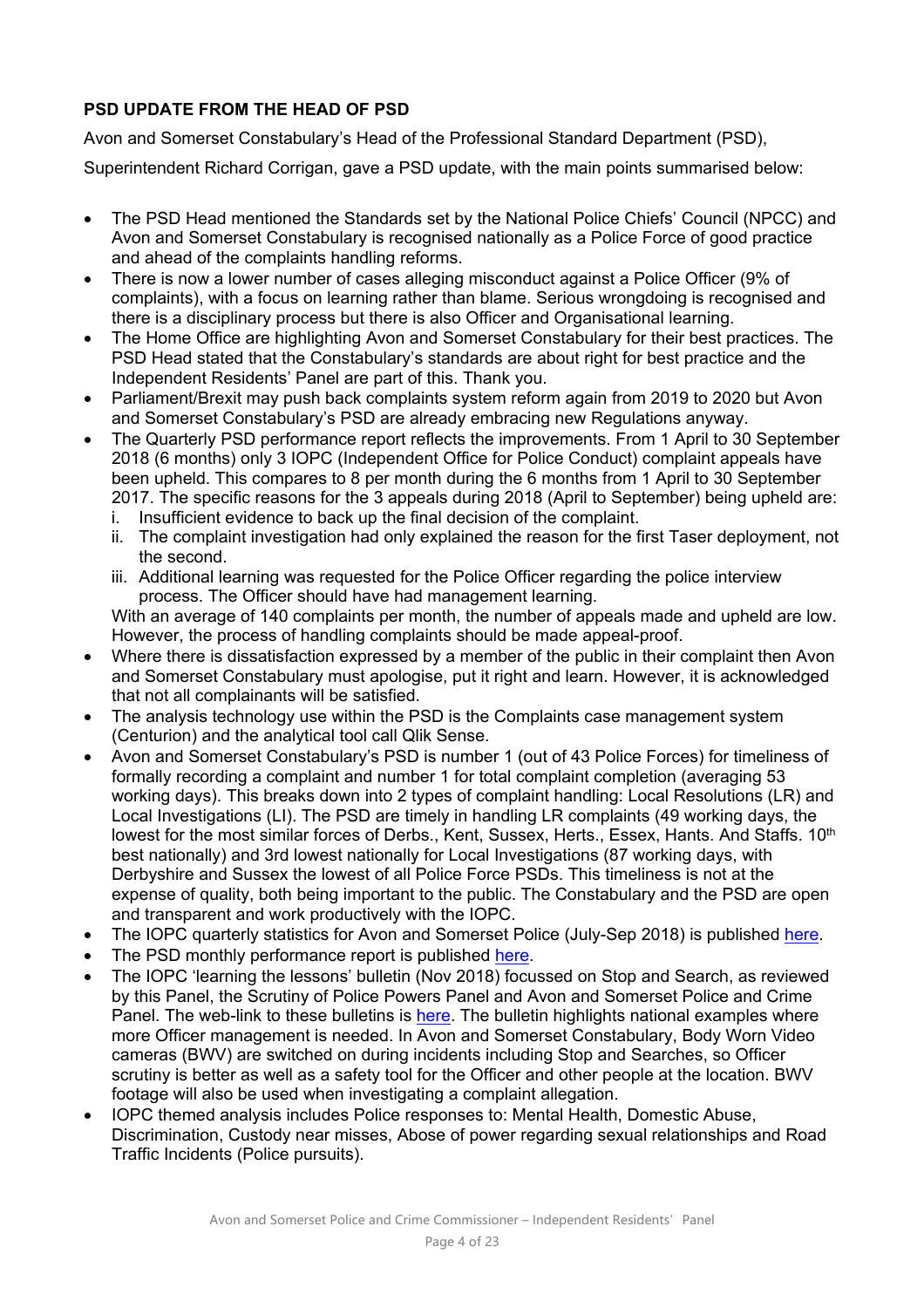# **Question and Answer Session with PSD Head Supt. Corrigan and PCC Sue Mountstevens**

**Panel question:** The IOPC research report (published Nov 2018 here) headlines that there are major barriers for people with mental ill health making a complaint about policing. Is there a mechanism of benchmarking against the research outcomes and any mechanism for dealing with these reports?

**PSD answer:** The IOPC produce Quarterly bulletins and concentrate on the most serious complaint cases. The IOPC demand a PSD response in these cases, for example an issue of Mental Health Triage working with the Police in a specific Police Force. This is cascaded to all Police Forces for learning.

There are 2 possible areas to capture the research:

i) The IOPC

ii) HMICFRS (Her Majesty's Inspectorate of Constabularies, Fire and Rescue Services) through the Legitimacy Inspections of Constabularies.

The mechanisms are:

i) IOPC bulletins

ii) NPCC Lead Officers are contacted, for example the Mental Health lead, who could write to the Chief Constable for a response.

iii) There are also national governance arrangements.

There were no further questions about the last Panel meeting's quarterly report, prior to the Panel report being authorised for publication on the PCC's website here .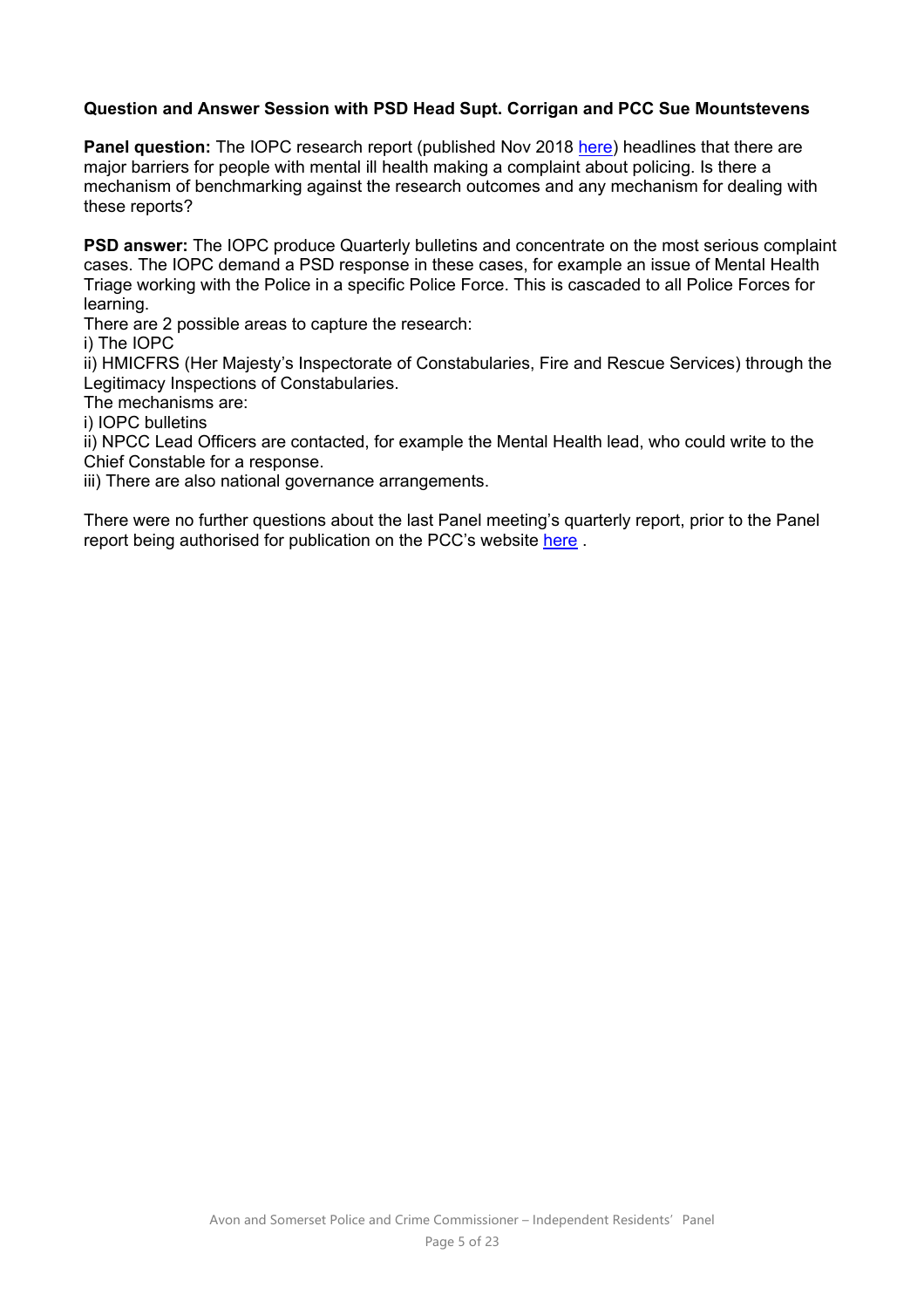# **THIS COMPLAINT FEEDBACK REPORT**

This feedback report contains Panel members' comments and views, both positive and negative, along with the responses from the Professional Standards Department. All Panel member completed feedback forms are scanned and are also available to the PSD to review.

# **HIGHLIGHTS OF POSITIVE COMMENTS**

Panel members highlighted the following positive aspects within the complaint case files:

- 1. There is great improvement in the quality of language and terminology. Sections of legislation used to be quoted (e.g. schedule 3 of the Police Reform Act 2002) but the case files reviewed during this Panel meeting use plain English. There is an excellent example in Inspector Sharon Baker's Officer's response, using excellent language. There are many examples of clear response letters.
- 2. A Panel member reviewed a complaint against a Chief Inspector in the Police Control Room (Communications 101/999 call handling and Officer despatch) which is well investigated by the Complaint Investigations Officer with the lower rank of Detective Sergeant than the Officer complained against, in this case a Chief Inspector (Complaint case ref. 9 below refers).

Question: Are there any protocols for investigating officers who are tasked with investigating complaints about officers who are much more senior to them? Whilst I didn't feel there were any problems in this case, it puts the investigator in a difficult position and has the potential to influence the complaints process. It appears that a more senior officer became involved in this investigation later on, but perhaps that senior officer should have handled all direct communication with the complaint subject from the beginning. Please would PSD comment on this point?

The Head of PSD explained during the Panel meeting case file summary session that there are no rank inhibitions. The Counter Corruption Unit (part of the PSD) ethically interview Senior Officers. The PSD Head has the final review. The PSD Police Staff and Officers are also under the direct authority of the Deputy Chief Constable.

- 3. There are examples of good complaint response letters, including an excellent finalisation letter by **Sergeant 4769 BROWN**, detailing the agreed Action Plan for a Locally Resolved complaint case.
- 4. Some Log of Enquiries in complaint cases contain good evidence that shows the support offered to a complainant and the progress of the complaint case.
- 5. Courteous and polite emails and phone call examples have been noted in Early Intervention (EI) complaint cases. There are examples of good use of EI to efficiently and effectively address complaints. Also it is helpful to have a final paragraph in the final response to the complainant to state how to proceed should the complainant wish the matter to be recorded as a formal complaint.
- 6. There are examples of formally recorded complaint cases dealt with in a positive and timely manner. CCTV evidence is captured in one complaint case before it is deleted.
- 7. There are examples of full reports in the Case Files. This includes an audit of Officers being spoken to and their reflection – learning - regarding their response to the member of the public.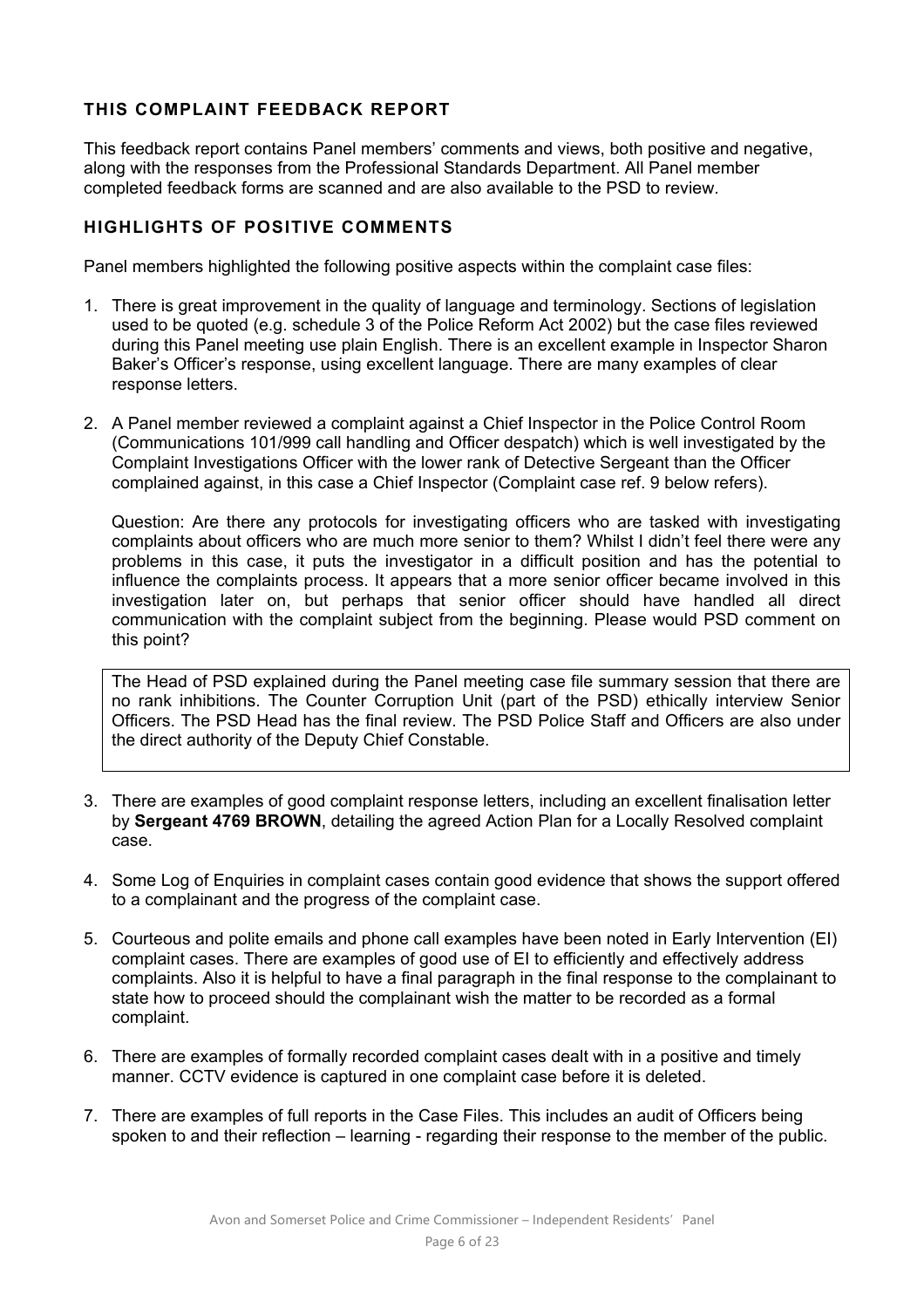- 8. Thorough complaint investigations indicate points of learning, for example the requirement for Officer fairness and equality, without any unconscious bias. Also, a thorough and professional complaint investigation by **DS MATTHEWS** in highlighted, with a respectful tone in the communications with the complainant and the finalisation letter is excellent.
- 9. A PSD Complaints Assessor **Hamish GALLOWAY** went the extra mile in an Early Intervention case by looking up the complaints procedure for a private Delivery Company. Good customer service and aiming to try to resolve the complaint. A professional response from PSD. Also, a PSD Complaints Assessor **Angus KROUWEL** writes an excellent Early Intervention response. It is quick and has the human touch. Handling the Twitter element of the complaint is also handled well. Case ref. 21 below refers.
- 10. The PSD Appeals Officer **Steve CROUCH**'s appeal outcome letters to complaints are highlighted in dip sampled cases as being clear and thorough, with a good explanation why the decision had been reached to not uphold the appeal. The letters are timely and written in plain English wish is welcomed by the Panel.

# *PSD response:*

*Feedback will be provided to the members of staff recognised.* 

*We have seen a significant improvement in the quality of complaint handling, with swift complaint* 

*resolution, clear audit trails, detailed investigations, demonstrating decision making during the* 

*course of complaint handling. As with any process / procedure, there is always room for continuous improvement and reflection, looking at best practice and complainant satisfaction.* 

*We praise ourselves on the timeliness of our complaint resolution procedures and the positive engagement with members of the public to resolve their complaints.*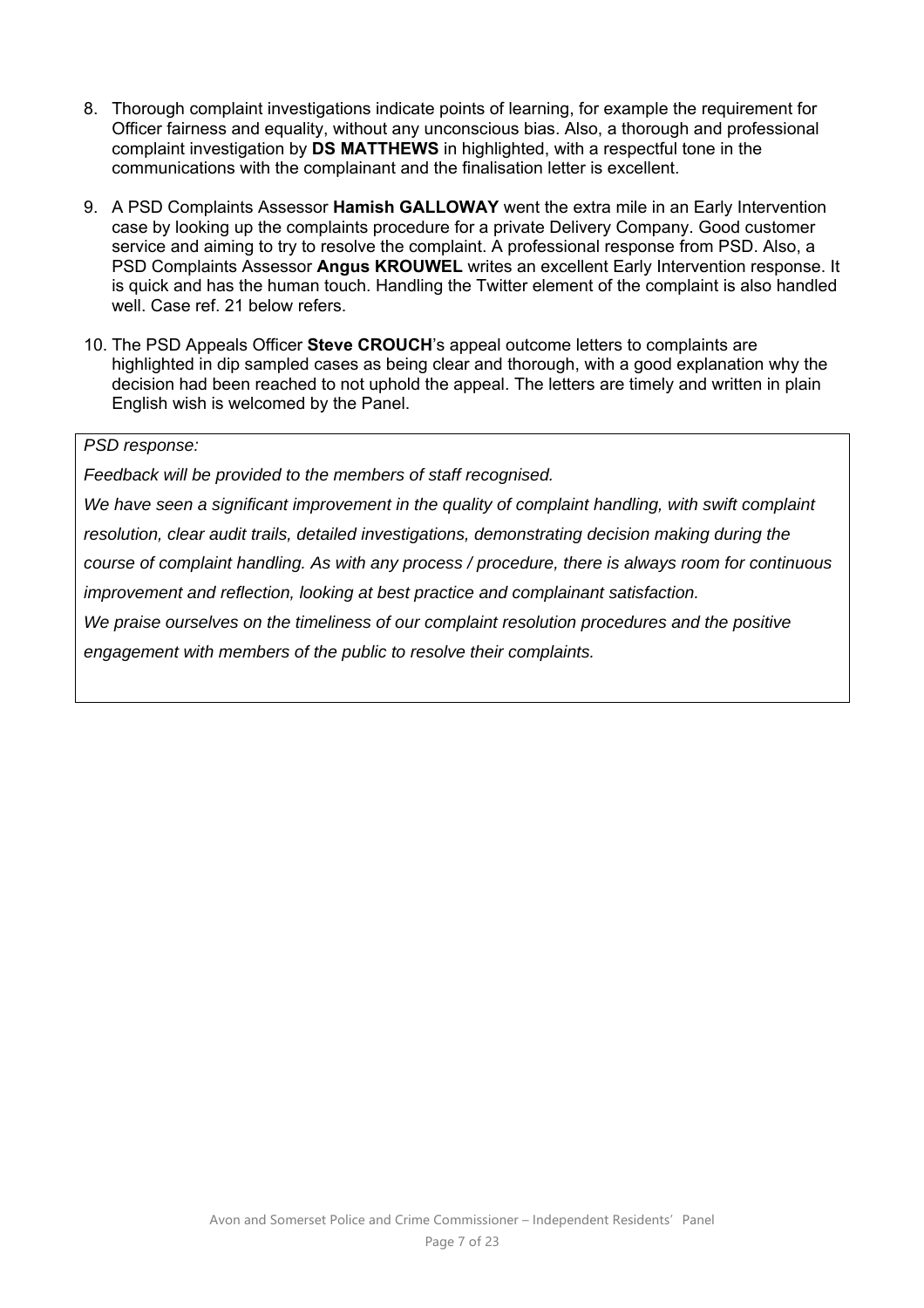# **HIGHLIGHTS OF CONCERNS, NEGATIVE COMMENTS & SUGGESTED ORGANISATIONAL LEARNING POINTS**

Panel members highlighted concerns about the following issues and also made suggestions that may improve the quality of policing service, Police Officer performance, conduct, or improve the complaint handling process:

- 1. Complaints of Incivility have ranged from 8 to 25 per month in the last 12 months to November 2018. Is there training for new Police Officer recruits regarding complaints against the Police? The Panel member suggests that probation Officers are shown all the work of the PSD, for example the complaints about Officer incivility, impoliteness and intolerance. This can take hours and hours of work for the PSD and Complaints Investigations Officers.
- 2. There are examples of complaints handled by way of 'Early Intervention' ending without a full audit trail of the conclusion or resolution of the complaint or confirmation of the actions stated by local Police Officers. Panel members don't know the outcome as there is nothing on file. For example, was there a telephone call from the local Police Officer to the complainant when this is stated to PSD? Did the complaint get resolved? Was there the Line Manager's discussion with the Police Officer complained against when this is stated? There is no audit by the PSD Early Intervention complaints handlers of what the local Officers state that they will do and the complaint file is left open ended. This point supports the Panel's proposal for complainant satisfaction analysis. See Action 4 above.
- 4. A complaint case reviewed shows genuine reflection in an internal document. However, it wasn't shared with the complainant which is a missed opportunity.
- 5. Attention to detail/quality assurance is required is reply letters. This includes when using Constabulary Headed paper. The address and narrative should be lined up correctly and there should be no spelling mistakes or typographic errors.
- 6. The Local Resolution Action Plan has an Equality of Service Monitoring Form which includes the following narrative highlighted in yellow:

**ADDENDUM** 



This Monitory Form is scanned and stored electronically in the complaint case file. Panel members request the record retention time and seek assurances that this Equality Monitoring data is destroyed as stated on the Form.

7. The Panel wish to encourage the inclusion of an apology in finalisation letters, even if the Officer's conduct is correct and does not breach any Standards of Professional Behaviour or the Code of Ethics. The apology can still have a positive outcome in a response with the aim of fostering good relationships between the Police and the complainant (family, friends and community) that although not intended the Constabulary apologises to the complainant for any distress caused by the Police encounter.

The Panel have previously noted and had feedback from PSD regarding the problem of forwarding complaints to the correct Officer to handle and keeping abreast of staff/officer movements/changes. The Panel recognise there is no immediate resolution to this, but would like to keep it on the agenda for process review or a rethink on how to improve. Case 5 below refers.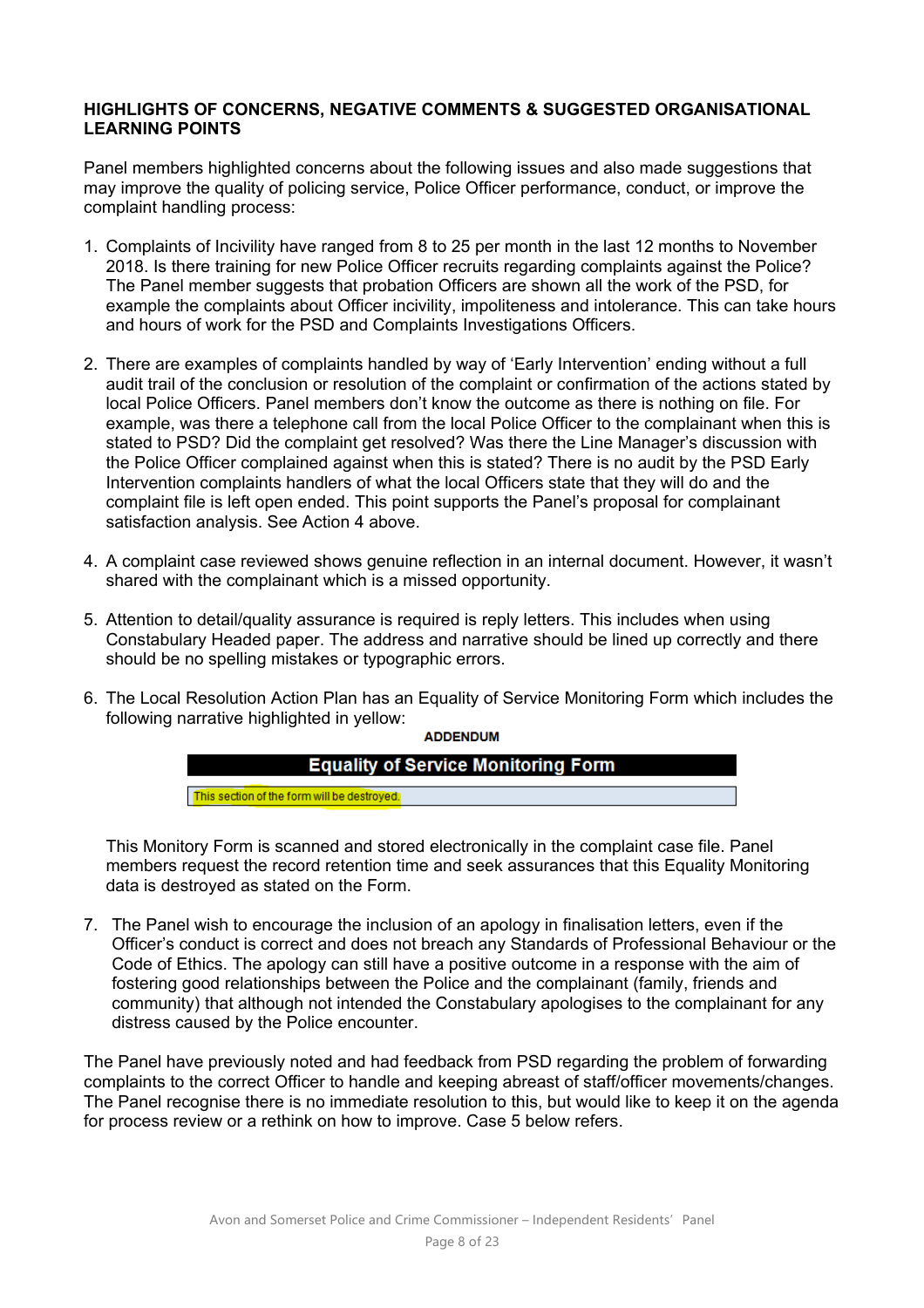#### *PSD response:*

*The number of allegations of incivility has been noted, Professional Standards Department continue to work collaboratively with the Training department to ensure that comprehensive training is provided across the force. The training input for new recruits has been increased to enable PSD to cover a wider range of topics.* 

*Predominately early intervention cases are resolved over the phone, through discussions with the members of public and local area managers. We appreciate the negative points raised by the panel, however, each member of the public is spoken to throughout the resolution of an early intervention resolution. Progress updates are recorded on the progress actions of the Centurion record, these are used as logs to record dates of conversations and actions taken. All matters are finalised by way of letter confirming the actions taken. The member of public is given the option to have their complaint formally recorded, should they remain dissatisfied with the outcome. I would like to share with you, a small insight of the positive feedback received from early intervention cases:* 

#### *EI/e.g.1/18*

*The two officers sent out were exemplary. They listened to us they then proceeded to the address and got the person to come back from Sherborne and then issued warnings etc. They even took the time to come back to us with a full explanation of their thorough actions. This has taken a great burden off my wife and myself I was assured if there was a recurrence of these events they would come back . I hope we never have to endure this again but if you could pass this on to the two officers a big Thank you.* 

*Sue Mountstevens a big Thank You also a very grateful Big Thank You to yourself. Yours Sincerely* 

#### *EI/e.g.2/18*

*Dear…* 

*Thank you for your phone call today and the e-mail below. Your time spent investigating this has been much appreciated.* 

*I* would like to feedback that the handling of this complaint has made me feel like I am being listened *to and taken seriously (which means alot to me).* 

*Thank you, so much, for everything you have done.* 

*EI/e.g.3/18 Hello,* 

*As the incident now appears to have been properly investigated, I'm happy that the 'complaint' can be closed off.* 

*Thanks for your help getting things looked at.* 

*Regards,* 

*EI/e.g.4/18 Hi ,* 

*Thank you for your detailed and informative email. I would also like to thank you and the wider Police team for taking my points into consideration, for acting upon them in such a timely manner and for coming up with a plan. At a time when Police resources are under intolerable pressures, it is all the more a credit to you and the teams that resolutions are sought.*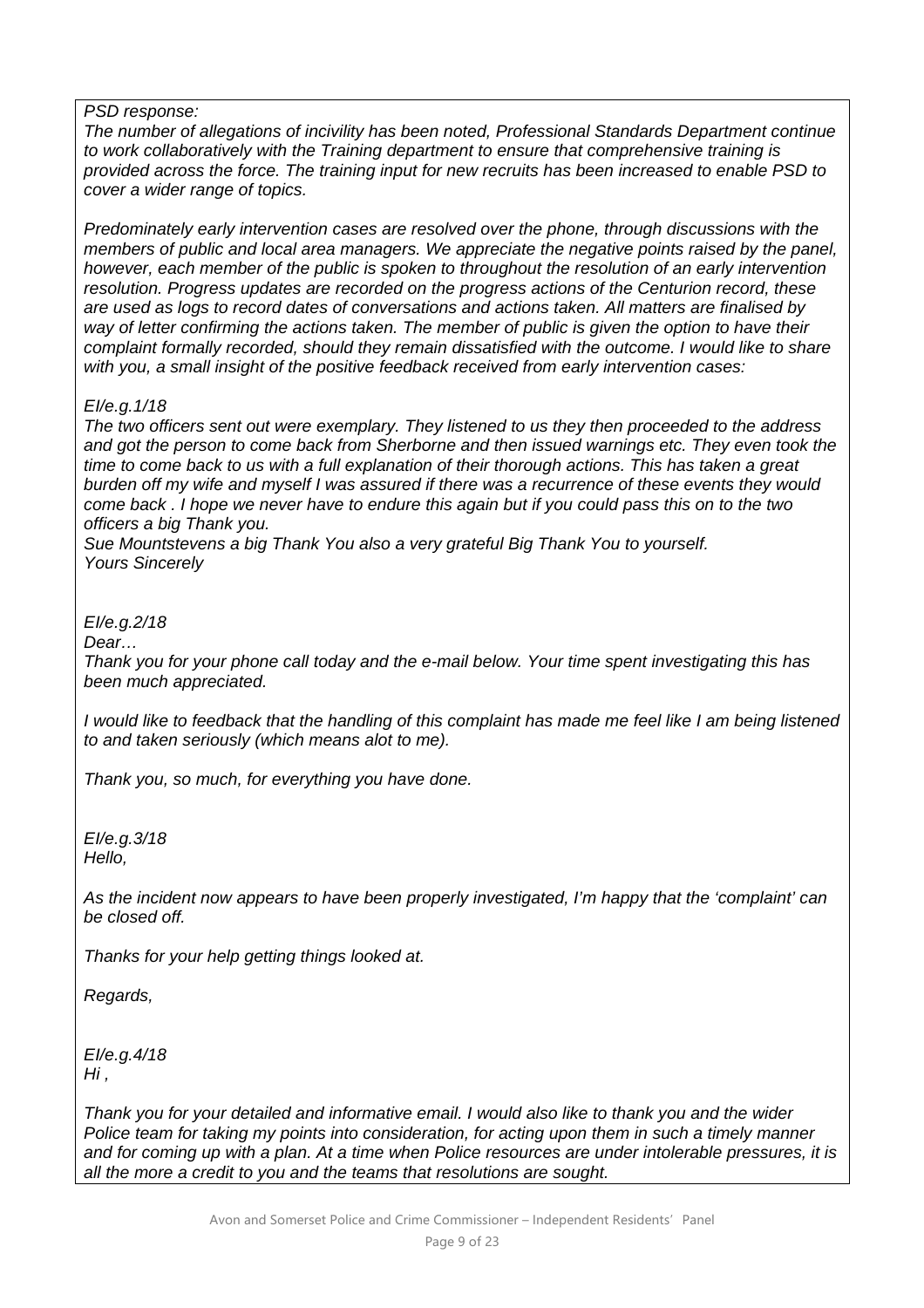*It is regrettable that I've had to call 101 nine times this year and that doesn't count the times when I witnessed drug taking or intimidation yet decided to prioritise my children and my time with them before their bedtimes over making the call or simply sought not to inconvenience the Police with the matter further.* 

*Thank you for suggesting the Ride Along Scheme and it's something I shall look in to.* 

*Please do close this matter as I am pleased with the plan outlined.* 

*Thank you once again for your time.* 

*Kind regards,* 

*EI/e.g.5/18 Dear Mrs ,* 

*Thank you so much for your very prompt response and intervention I am astonished!* 

*I didn't think someone would personally deal with my email in this way.* 

*It really warms my heart to receive an email like this.* 

*I appreciate the dedication, effort and time you have spent to help me today, you have restored the faith.* 

*Thank you again for your well wishes they are indeed reciprocated back.* 

*I wish you all the best* 

*Kindest regards* 

*EI/e.g.6/18 Good afternoon,* 

*Firstly I'd like to apologise for not responding to your original email, it was extremely thorough and helpful. Thank you for getting in touch so swiftly. I really appreciate you passing on my concerns and do understand the need for a police car to overtake and make good progress, the main reason for raising the concerns was that we then followed the police vehicle in a slower queue of traffic I think all the way to the A4, so the progress they made seemed fairly minimal. Perhaps it wasn't obvious at the time of overtaking that they wouldn't get much further. I'm pleased to accept PC apology and would consider the matter closed, I do really appreciate the way this has been handled. If there is anything further you need or would like from me at this time then please do get in touch.* 

*Many thanks & kind regards,* 

*All information held by the Professional Standards Department is retained in line with NPCC guidance, subject to weeding and retention criteria. The data recorded on the system will be removed in accordance with the retention criteria; a reminder will go to staff of the need to destroy electronic copies.* 

*We agree with the panels comments that providing an appropriate apology when resolving matters is valued; this is encouraged by the Professional Standards Department.*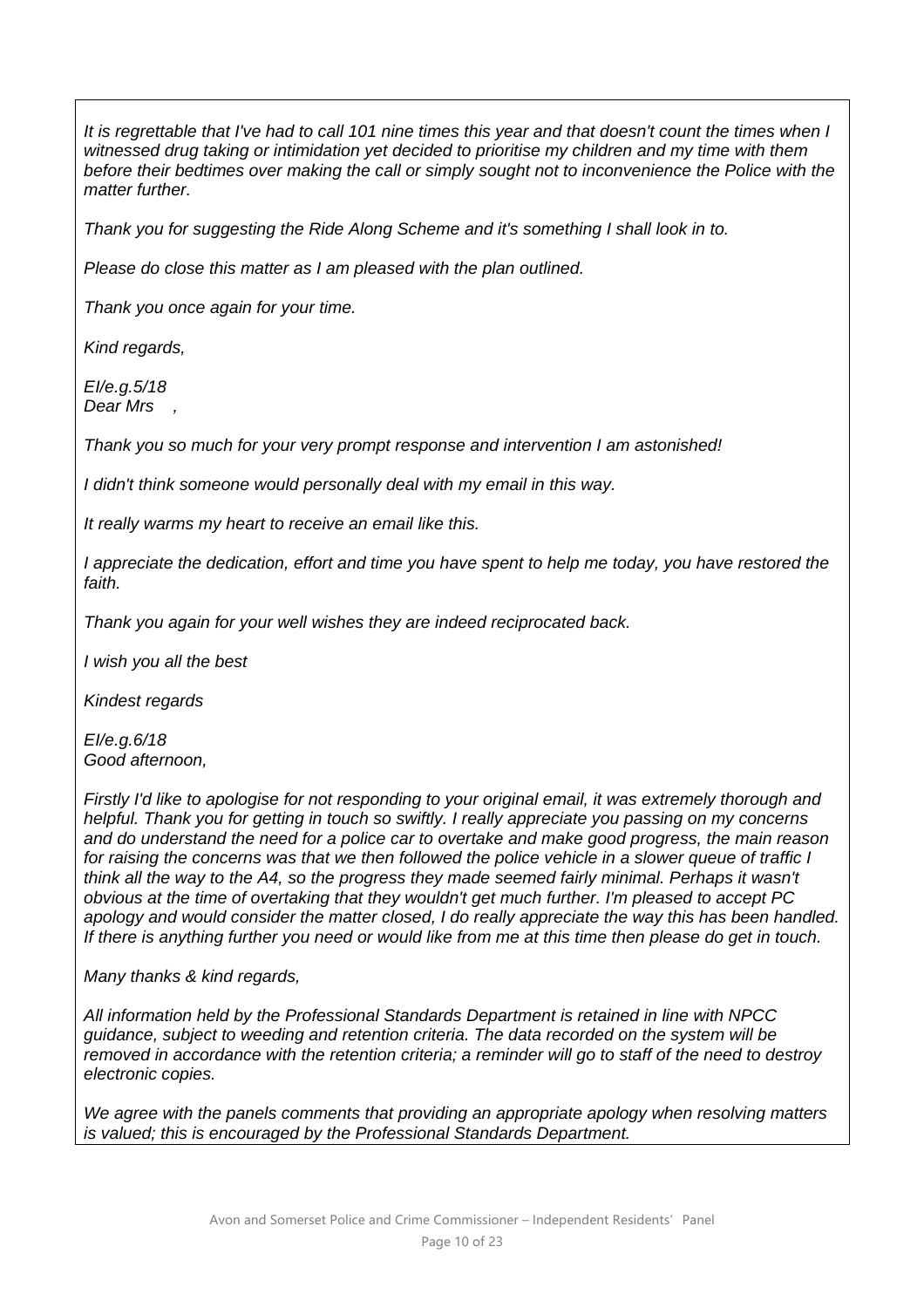# **REQUESTS FOR COMPLAINT FILE REVIEWS**

There are 7 complaint cases (5 being Early Intervention cases) requested by the Panel for the PSD to review:

# **Complaint case reference 1: Incivility - Local Investigation**

The original incident is an assault of a 16 year old by an older female. The complaint (via a Solicitor) allegation is that a Police Officer is rude and also has not investigated the incident. The Complainant is also under investigation where the assailant is a witness.

There are no positive points to note. The negative points are:

 The complaint – for Local Investigation – is initially sent to the wrong DCI (but forwarded in timely manner to the correct person).

The Panel have previously noted and had feedback from PSD regarding the problem of directing to the correct person and keeping abreast of staff movements/changes. For example, narrative reads:

"Sorry, please can you deal with the attached? PSD still had me down as DCI for Team 4" The Panel recognise there is no immediate resolution to this, but would like to keep it on the agenda for process review / a rethink on how to improve. Internal email 'chasers' also went to the original Complaint handler, not the revised Complaint Investigation Officer for the Local Investigation.

- Unnecessary delays and no explanation why.
- The complaint case file does not seem complete. There is no summary of actions or any items.
- An email from the Complaint Investigations Officer states: "I'll send the completed paperwork through to you with the log of enquiries." However, neither the finalisation paperwork or the Log of Enquiry (LOE) appear in case file.
- This case might well be resolved satisfactorily but there is not enough paperwork on file for the Panel member to confirm this from an independent scrutiny perspective.

#### **Operational comment:**

As summarised above (and see negative points of concern section above) a longer term resolution is needed for directing internal emails to the correct Police person. Issues arise when Police Officers move jobs or posts, sickness and holiday.

#### *PSD response:*

*After reviewing the case and conducting a search we have retrieved the finalisation documents including the letter for this local resolution. This was an administrative error and feedback has been given.* 

#### **Complaint case reference 2: Local Appeal (after Local Resolution)**

The complaint is handled in a timely manner but is then appealed by the complainant. The Panel member feels that the Complainant is correct in that the Officers did not conduct a search of the area. One of the Officers says she briefed 2 other PCs to search but she has not recorded this in her notebook or has no recollection of who they were. The Panel member considers this is an insufficient response as there are other ways to examine if the area was searched and who received this request but it has not been followed up. The Panel member also believes that the Police have not done enough to try and secure a copy of the CCTV from the retailers. The Panel member does not think that the complaint has been handled in an open, fair and proportionate manner or that the correct final outcome was reached for this complaint.

#### *PSD Response:*

*We did not believe that the response sufficiently explored or explained the search aspect. This is why we upheld the appeal.*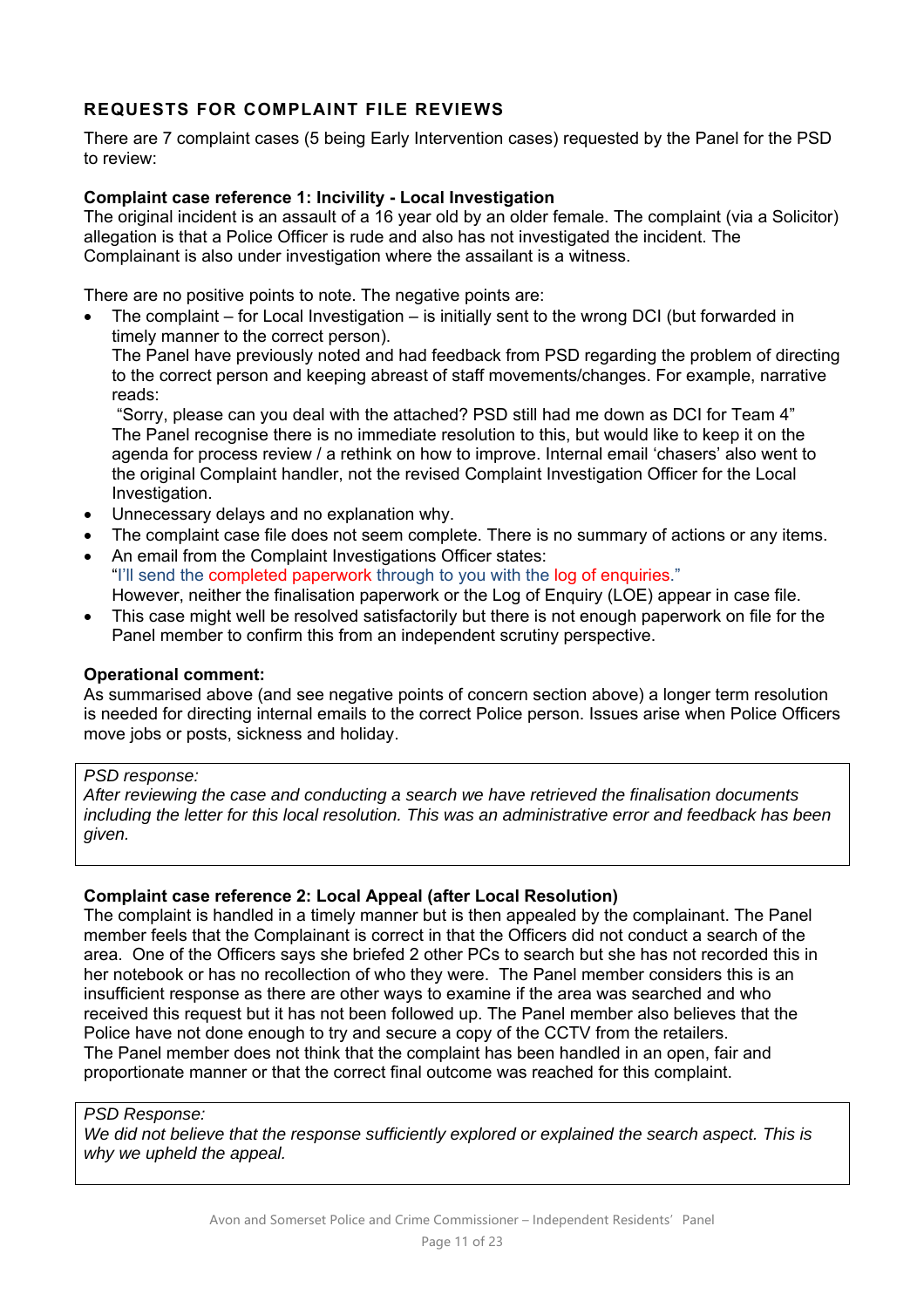*The file was returned to Insp. in November with an instruction that he should provide the complainant with a more comprehensive explanation regarding the search and the CCTV recovery (or lack of). He subsequently provided this information.* 

*On review, we feel that the complainant was let down. He reported an assault but 'misunderstandings' led to the CCTV not being collected (therefore it was over-written) and a search for the offenders was similarly confused.* 

*Therefore we have upheld his second appeal. Another manager has been appointed to review the circumstances and provide a second opinion. The complainant has been informed, we hope that the provision of further information and a heartfelt apology, can go some way to addressing our mistakes and his dissatisfaction.* 

#### **Complaint case reference 3: Early Intervention**

This complaint is successfully resolved using the Early Intervention process and the CCTV footage was recovered from South Glos. Council before it was deleted. The Panel member answers Yes to all the Feedback form questions (see the last page of this report for the question narrative). However, within this complaint no reason is given as to why the CCTV wasn't obtained as a matter of routine. Although there were no serious injuries from the Road Traffic Collision (RTC), it appears fairly serious and should have been taken seriously. It is unsatisfactory that the Complainant was the one who made inquiries from S. Glos. Council and tracked down the footage – had he been less tenacious then the CCTV would have been lost and there would have been no public appeal to locate the vehicle. As the Complainant notes, it should not take the involvement of PSD to progress the inquiry. Due to the way PSD audit and handle Early Interventions it is impossible for the Panel Member to judge why the quality of policing service in this case was not to an acceptable standard. However, the lack of a Crime Reference Number and Police updates to the victim all suggest that for some reason this incident was not dealt with rigorously.

**Question for PSD Action:** Please can PSD confirm that the Police Officer's Supervisor spoke to the Officer about his performance in this case? As stated above, there is no information about why the RTC investigation was not progressed, but the Panel member considers that there is clearly some sort of performance issue which needs to be addressed.

#### *PSD Response:*

*Cases resolved through early intervention are done with the aim of resolving the member of publics concerns at first point of contact, which has been achieved in this case. Once circumstances surrounding concerns are identified, line managers are contacted and asked to address the concerns raised with the individual. This process means that individuals are made aware of their failings to put right, learn and reflect.* 

## **Complaint case reference 4: Early Intervention**

This contains a clear response letter, citing examples of conflicting accounts. However, this doesn't address the Complainant's concern that his allegations are dismissed due to his mental health problems.

The Panel member has answered 'Not Known' to 2 Feedback Form questions: Has the complaint been handled in an open, fair and proportionate manner? and: Do you think that the correct final outcome was reached for this complaint?

**Query:** It is difficult when numerous conflicting accounts are given, particularly as this is an ongoing family/relationship situation. However even if there is no evidence to mount a prosecution, it may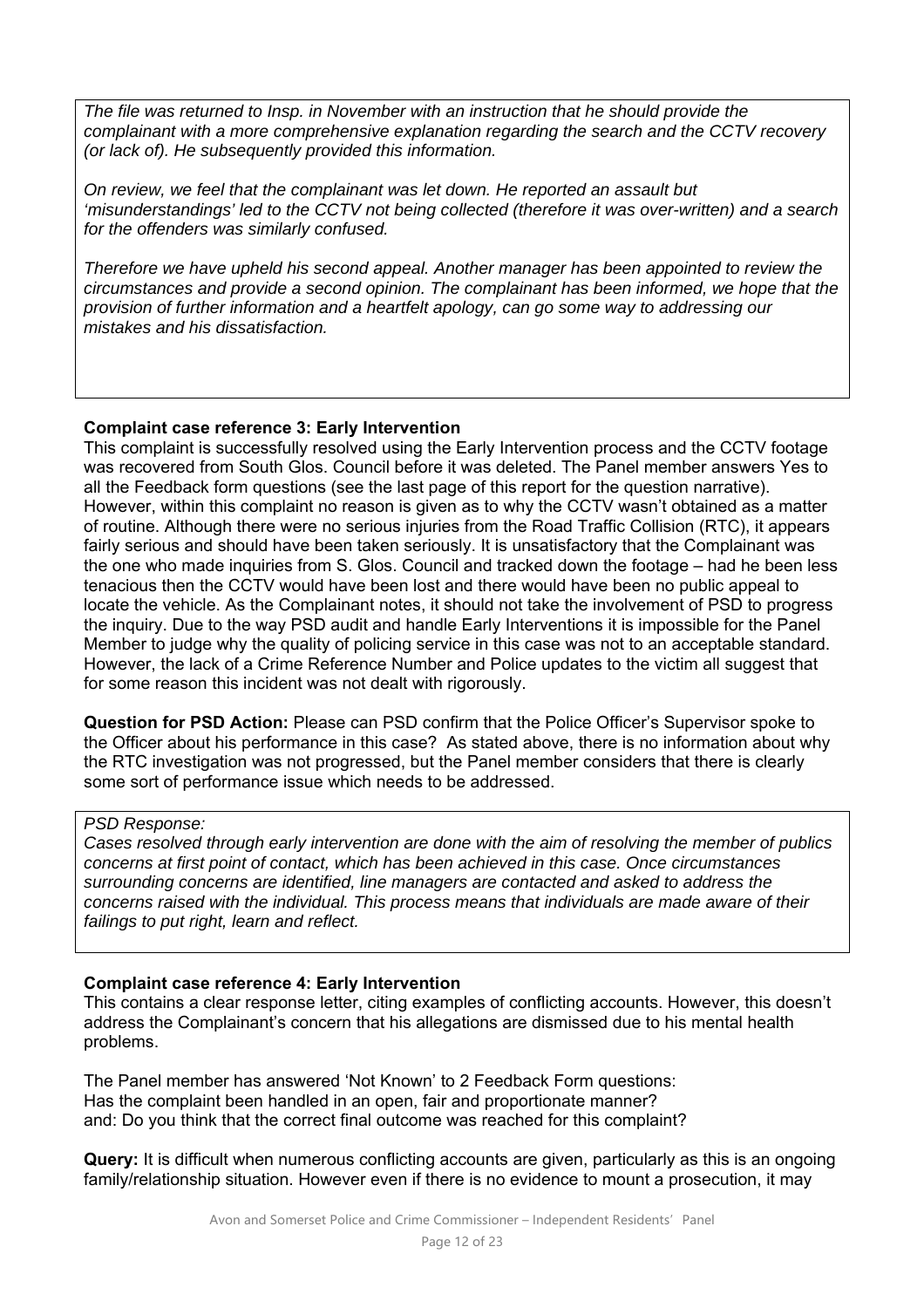have been helpful to review the 13+ allegations to ensure that they are not seen as isolated incidents and also to get some understanding for how the local Community/Neighbourhood Policing Team – and other agencies - can better support this family. Complaint allegations include physical abuse from both himself and from his partner, which should be understood.

A review may help reassure him (and the Panel) that his allegations are not dismissed because of his mental health problems, as this part of the complaint is not really addressed.

#### *PSD Response:*

*Professional Standards Department, made numerous attempts to contact the complainant to discuss and resolve their concerns, all of which were unsuccessful. Therefore, we could only deal with the complaint received, and provide a suitable response and outcome for the complainant. Unfortunately without their engagement we are unable to progress other aspects of the complaint. It is expected that the line manager will address any performance issues through the IPR process, it would be a matter for PSD.* 

#### **Complaint case reference 5:**

The evidence log of the incident is quite clear. The response from the Police is courteous. However, the case could have been dealt with in timely fashion, from the paperwork it appears there was enough information to give the family whilst other investigations were proceeding. The finalisation letter in the evidence folder does not make the outcome any clearer; it restates the purpose of Early Intervention as below however clearly the time taken  $-5$  working days 15<sup>th</sup> to 22<sup>nd</sup> November - does not remain consistent with the purpose. Clearly no-one has also been held to account in terms dealing with the complaint. After the update on  $22<sup>nd</sup>$  November the Complainant writes to the PSD Assessor on 26<sup>th</sup> November, referring to the questions initially asked. The PSD Assessor emails the complainant on 28<sup>th</sup> November:

*"I would like to reiterate that your expression of dissatisfaction has been dealt with through early intervention. This approach focuses on resolving your concerns in a timely manner and not as a formal complaint (as defined under the Police Reform Act). In view of the above, this matter will now be closed by the Professional Standards Department. However, if you are unhappy with the explanation or would like to provide feedback on service delivered by the Professional Standards Department, please do not hesitate to contact me."* 

It is noted that the Officer handling this complaint provides an internal email update to the PSD stating:

*"I have now called <complainant's name> and discussed this at length. It would appear that there is no complaint, however, she is not happy about the lack of initial contact from the OIC.* 

*I have now explained the process and answered some of her concerns. I have provided my mobile number as a point of contact for queries have in the future.* 

*… I will contact the Coroner's Office separately to discuss this case.".* 

**Query:** Where there is a late response due to systemic issues, who is held accountable?

#### *PSD Response:*

*The concerns raised regarding lack of initial contact, was best addressed by making the officer's immediate supervisor aware of the concern, as a learning opportunity.* 

*After speaking with the complainant it was established that they had a number of questions about the result of a post mortem. Therefore, these were passed to the coroner's office, not the police, so we did what we could to help and then provided contact details for the coroner's office.*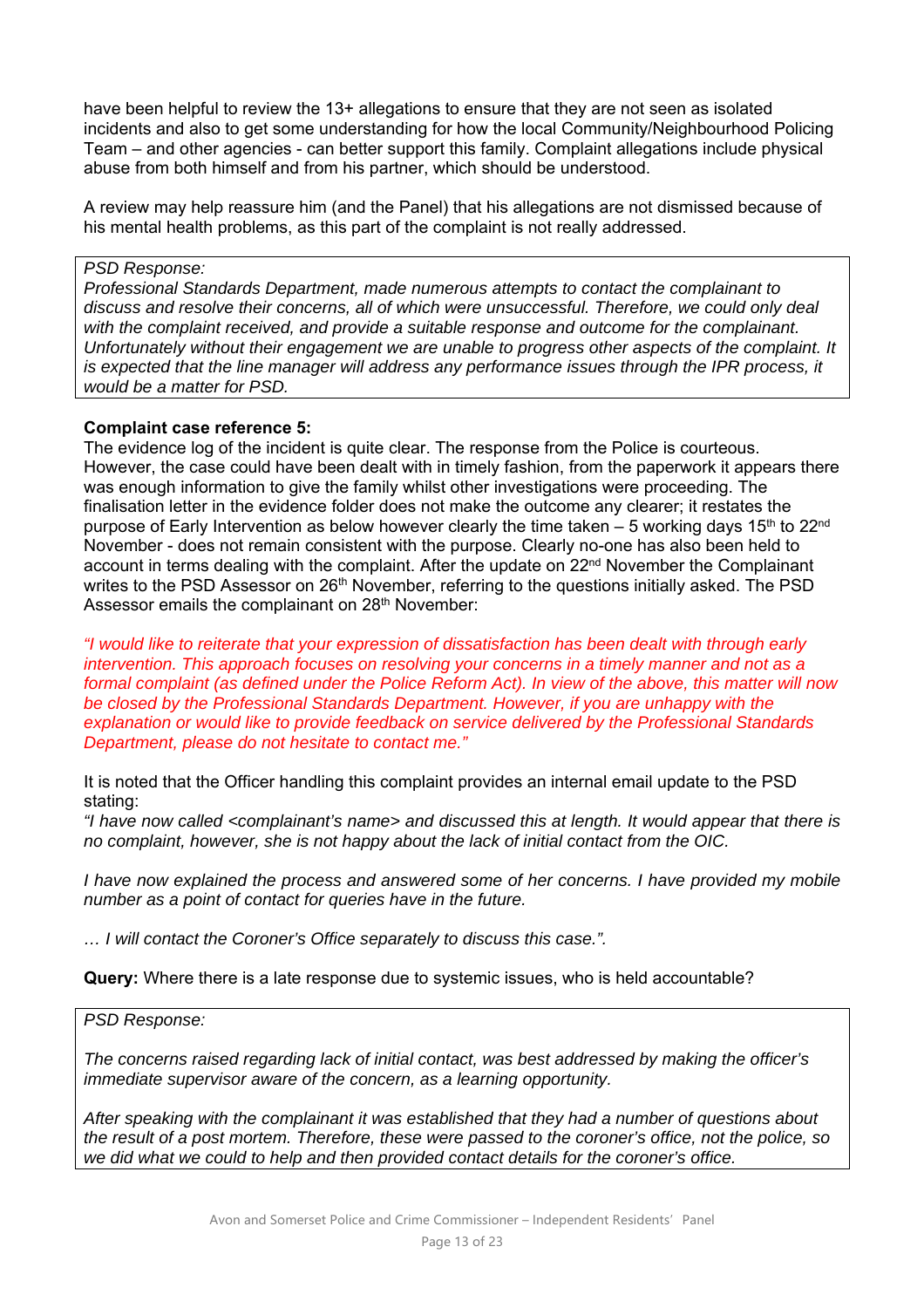# **Complaint case reference 6: Early Intervention**

The complaint is made by a person on behalf of his brother. The complaint is logged on the  $14<sup>th</sup>$ November and a response to complainant sent on 19th November. The case was finalised on the 28<sup>th</sup> November. 10 working days. The final reply email states:

*"I have spoken to <the complainant's brother's name> and he has aired his concerns, he does not wish to make a formal complaint but wished for his points raised to be used was a learning theme to better improve our response to this type of incident. I have stated I will provide feedback to PC … and we will consider how we may approach a debrief with potential risk in the future."* 

A point of concern is that the complaint audit trail appears to be quite limited and the finalisation email sent to the complainant does not give a satisfactory outcome as the complainant asks: *"If you could let me know why it happened and what procedures will be put in place to ensure this type of issue doesn't happen again, my brother is still scared to go out on his own and gets very upset when he thinks of what happened. Nothing is mentioned in this email about the above so I can only assume pc … has not been spoken to yet"* 

The response from the PSD Complaint Handler is to forward the complainant's email to the Sergeant. There is no further documentation.

The Panel member answers the 6 Feedback form questions for this complaint as follows: *Has the complaint been handled in an open, fair and proportionate manner?* Not Known. *Do you think that the correct final outcome was reached for this complaint?* Not Known*. Has the appropriate support been offered to the complainant throughout the process?* Not Known*. Has the complainant been kept appropriately informed about the progress of their case?* Yes. *Has the complaint handling process been timely?* No. *Is the complaint handling and outcome fair and free from any form of discrimination or bias?* Not Known*.* 

**Question:** Is there a flow chart of expectations provided to complainants under the Early Intervention procedure that gives them an idea of the process and what to expect?

**Operational/Organisational learning comment**: There have been complaints cases reviewed in the past which has involved Mental Health issues – the suggestion from this complainant echoes some of the discussions held by the Panel during feedback. An extract is below:- "I have spoken to <complainant's brother's name> and he has aired his concerns, he does not wish to make a formal complaint but wished for his points raised to be used was **a learning theme to better improve our response to this type of incident**. I have stated I will provide feedback to PC … and we will consider how we may **approach a debrief with potential risk in the future.'** 

**Question:** What progress has been made?

# *PSD Response:*

*The appropriate course of action was taken to resolve the matter, however, we recognise where we could have requested an update on what procedures would be put in place and asked the Officer dealing to confirm the actions taken with the complainant and PSD.* 

## **Complaint case reference 7:**

Emails and telephone calls from the Complaints Assessor Peta King are very polite and kind in wishing the complainant well with her pregnancy and avoiding keeping her on the phone once learning she was in hospital.

However, no apology is offered to the complainant for the fact that she felt she was spoken to in an "intimidating" and "rude" manner, in fact the Police Officer's Line Manager states: "an apology is not applicable in these circumstances.". Although the complainant was stopped somewhere she should not have been and the Police Officer used his discretion not to give her a ticket, she has accepted full responsibility for this. An apology from the Police Officer concerned is still warranted, even if this is just for the – perhaps completely accidental – distress caused to her.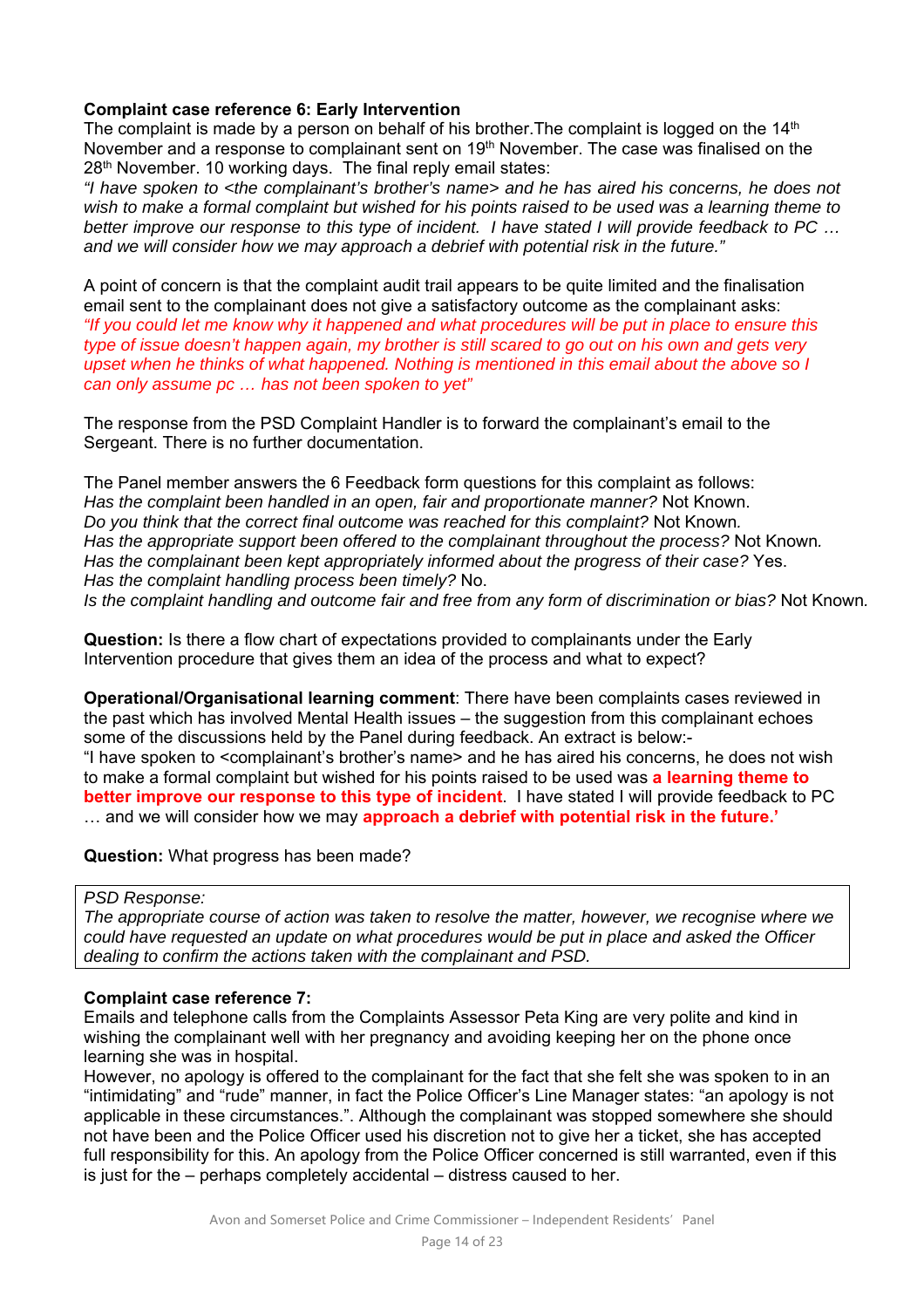**Request:** Perhaps something could be said by the PSD to the Line Manager about the importance of and value in apologising for any distress caused by the Police Officer under his management?

# *PSD Response:*

*The Officer was enforcing road safety around the school and understandably feels very passionately about road safety, which may have caused the member of public to feel intimidated. PSD will always encourage an apology where appropriate.* 

*An apology was provided by PSD in the final email, 'I am sorry if you continue to feel that the officer dealt with you unprofessionally, but as you can see it appears that both the officer and his line manager, felt that he dealt with you in this manner due to the concerns of road safety he had for yourself and others.'*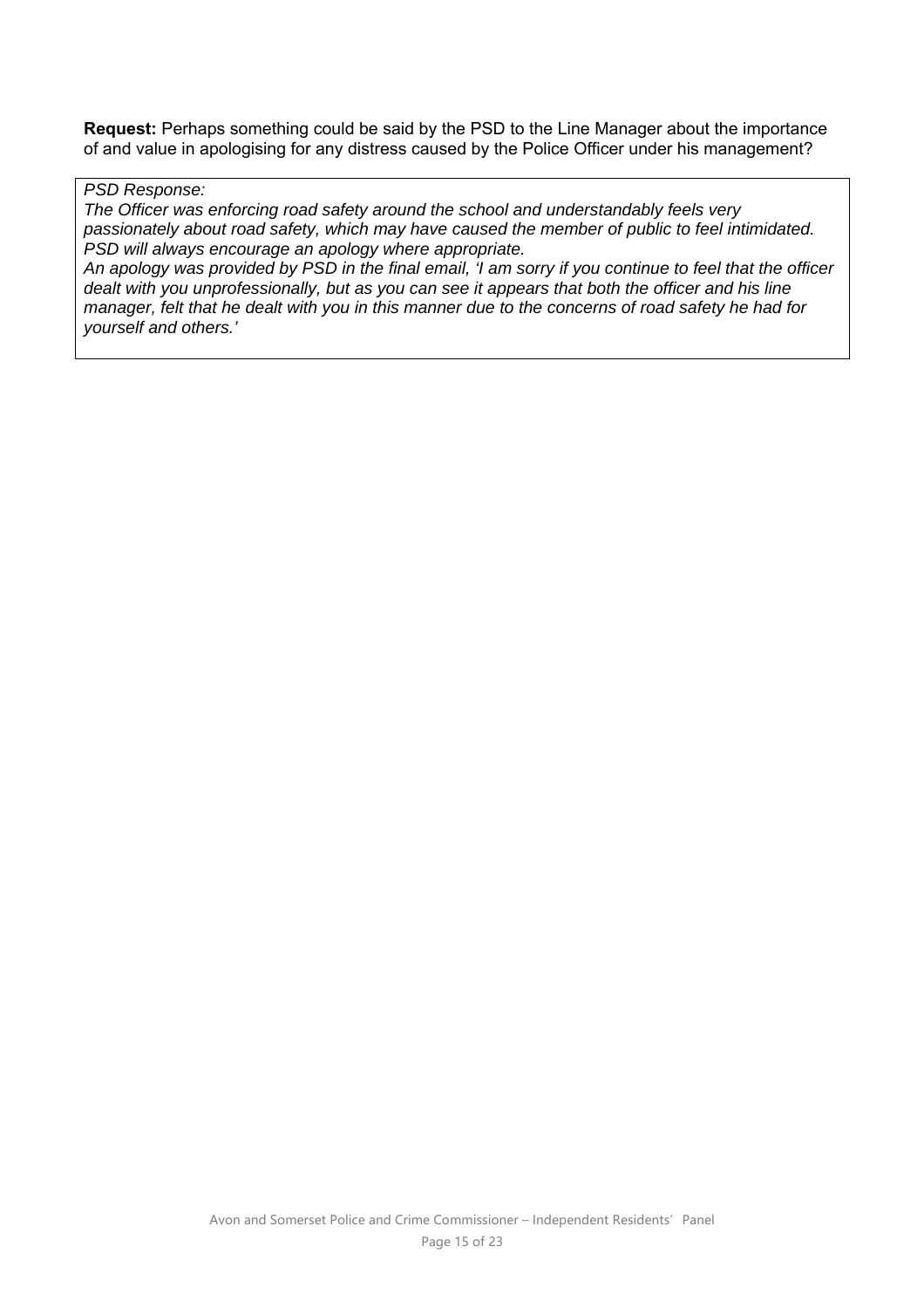# **SUMMARY OF COMPLANT FILE REVIEWS – 29 CASES REVIEWED**

**Complaint case selection:** 

**1. Complaint allegations of: Incivility, impoliteness and intolerance - 9 complaints** 

**Complaint case reference 1: Incivility - Local Investigation** 

See Complaint case 1 to review, as above.

#### **Complaint case reference 2: Incivility**

The Complainant refers to the conduct of an Officer when dealing with a Custody case. Timeline: Information provided by PSD: Formal complaint recorded: 16/5/2018. Case Finalised: 17/8/2018.

Case file: Initial complaint, managed as an Early Intervention: 13/4/2018. Response to initial complaint: 25/4/18. Final outcome: 11/5/18.

There is a second complaint on 16/5/2018 (formally recorded) following the response of the initial complaint, handled as an Early Intervention case. The complaint is finalised, however the Officer goes on leave from the 22 $<sup>nd</sup>$  July and a month later when they return the finalisation letter is sent. Final outcome</sup> date is 18<sup>th</sup> August.

Positive points of note are that the Evidence Folder contains a Log of Staff History. This may or may not be pertinent to the case. The Log of Enquiries has good evidence that shows the support offered to complainants and the progress of the case. The second complaint letter offers good detailed explanations and is compassionate and understanding. Also, the Local Resolution (LR) Action document contains a good summary and also picks up on learning points.

However, of concern is the tone of the first response letter which appears to the Panel member to be patronising  $-$  Complaints Assessor email on 11<sup>th</sup> May refers. If the first letter had a similar level of detail then the case would have been finalised within a month. The complaint case actually took over 4 months to complete.

#### *PSD Response:*

*Your feedback was that you felt the email was patronising, I have read this email myself and see what the Assessment Officer was trying to achieve in relaying the reasons for the officers' actions. This is not an easy job as stating the facts, can and have in this instance come across as patronising. This is definitely not what we want for the member of public. The email contained detailed information to resolve the matter. However, this was not to the complainant's satisfaction. Therefore, a formal complaint was recorded. Feedback will be given to the Assessment Officer to reflect and learn.* 

#### **Complaint case reference 3: Incivility**

The complainant said they were spoken to by a PCSO in a manner not expected of an Officer.

It is good that the assigned officer (on a night shift) takes the correct decision not to telephone an irate complainant at 3:30am. There is an excellent final summary letter detailing the agreed Action Plan, there is a good report on the outcomes of the Action Plan and also the organisation/individual learning opportunities.

The Panel member commends Acting Police Sergeant 4769 Brown.

However, formatting of the final letter on Constabulary headed paper is awful which lets down what is otherwise an excellent letter:

1. The postal address is printed too high on the headed paper. It should be under the Constabulary header/banner, not to the left of the crest.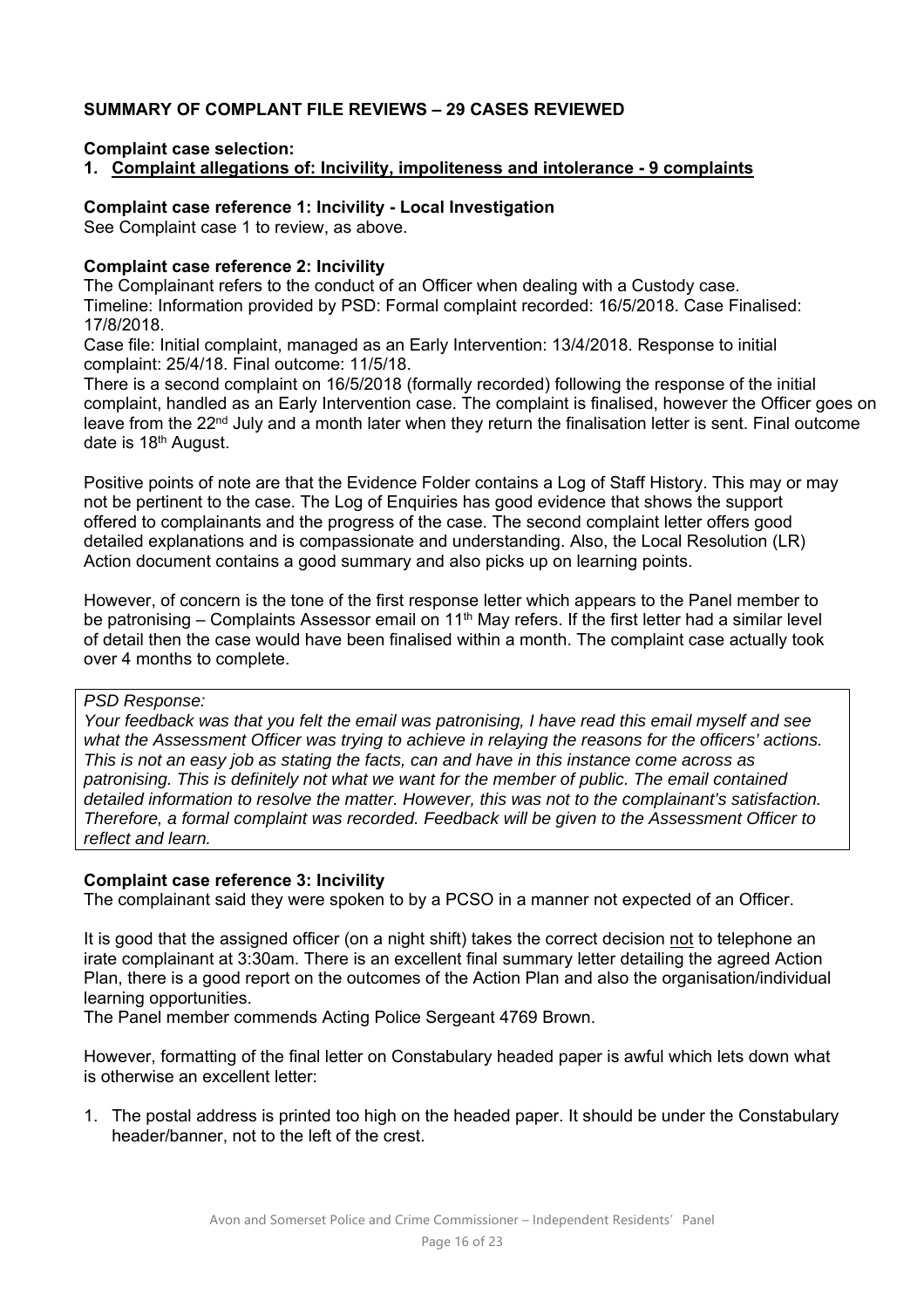2. Formatting for Page 2: The text should be moved down or plain/non-headed paper should be used after the front sheet. A screen print is below:



#### **Complaint case reference 4: Incivility**

There is a sensible complaint resolution that: i) Compensation is given to the landlord for accidently breaking the toilet (due to the flash bangs); and ii) The six Officers attending the incident are spoken to about leaving coffee cups in the garden.

**Question:** Is the section in the Local Resolution Action Plan for Equality of Service Monitoring, as shown in the screen print below, really ever destroyed if it is saved electronically?



#### *PSD Response:*

*All materials saved to complaint investigation files are weeding in line with the retention schedule criteria and Centurion will automatically delete the case all relating documentation.* 

#### **Complaint case reference 5: Incivility**

Of concern: The PSD case assessment file has no severity assessment.

**Query:** Even though the complaint was withdrawn, there are 2 items referenced which should be checked as they have wider implications: i) The issue of the partner's malicious allegations are not being fully investigated; ii) The concern about the complainant's diabetes whilst in custody.

#### **Complaint case reference 6: Incivility**

A positive point is that a reassessment is requested to find out more about why the Complainant felt it was racist, as it was not possible to determine the severity from the information available.

Regrettably the final letter contains both a basic spelling mistake: "*the only person hear (sic) to ask"*  and poor grammar: *"PC x informed you that he didn't have time for a debate and were (sic) leaving to continue with their (sic) area tour in the hope of locating the disorder."* 

Whilst it is acceptable for an Officer to indicate that he cannot engage because he is in a hurry to locate the disorder, the wording "*time for a debate"* was not perhaps very professional as it sounds dismissive. Even though no organisational learning is identified, it is important for Police Officers to remember that the public have an expectation of courtesy, even when the Police are busy. It may be helpful for the final letter to acknowledge this point.

## **Complaint case reference 7: Incivility**

It is helpful that full reports are on file. This complaint of incivility is not upheld but it is clear that the Police Officer was spoken to (about another matter which was evident on the Body Warn Video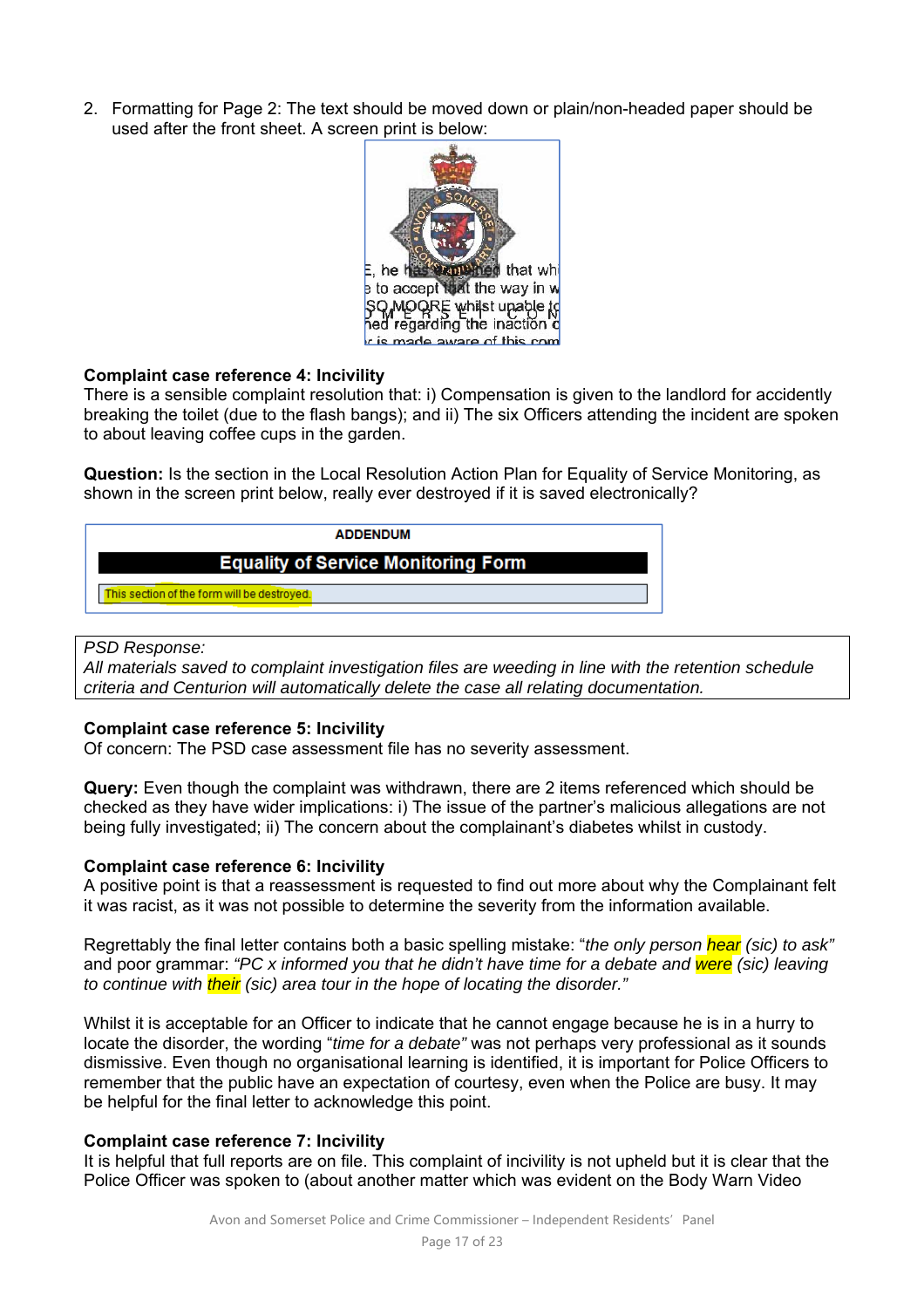camera footage) and has reflected on his role at that night's events, and his response to the complainant's abuse. One important issue with the case file is that there is no final letter on file.

**Query:** When incivility is investigated, it would be helpful to have on record evidence of any previous complaints about the Police Officer – in a Staff History file, as seen in other complaint case files. Alternatively, perceptions of the Line Manager/Supervisor could be recorded about the likelihood of the allegation being plausible. These could inform the response, both to the Officer and Complainant, where there are conflicting reports.

## **Actions:**

The Complainant has included confidential medical information which he clearly requests be kept separate:

*"This paragraph is included as I believe it gives an insight into my actions on the day HOWEVER, this is non disclosable. This is private medical information that very few people are aware of so please, please do not disclose to anyone unless absolutely necessary."* 

However, the document has not been marked as confidential. This information should be deleted/redacted in the complaint folder as it is not relevant.

#### **Complaint case reference 8: Incivility**

This is complaint is about the manner of an arrest, that too many Police Officers attended and an allegation of racial bias and theft of jewellery.

There is a thorough complaint investigation. The Complaint Investigating Officer makes the point that even though the Complainant is elderly and quieter and the other person is a large man who has a history with the Police, that Police Officers should be careful of unconscious bias and should treat both parties fairly. There are no points of concern with this complaint case.

#### **Complaint case reference 9: Incivility**

A very thorough and professional investigation by Detective Sergeant (DS) Mathews regarding this complaint which included an allegation that a Chief Inspector was 'aggressive and intimidating in manner' and 'could be heard bellowing'. This is denied by the Officer.

The Panel member's impression is that all possible evidence is gathered and the tone of the communications between the Complaint Investigating Officer (CIO) and both parties is respectful and professional. In the Panel member's opinion, the conclusions reached are balanced and proportionate and the finalisation letter is very good.

The Panel member is impressed with the CIO DS Mathews, who was placed in the position of having to investigate a Police Officer who is much more senior to the DS. In particular, in the email on 23 March 2018 the CIO advises the Officer subject to the complaint about her future behaviour towards the complainant.

## **2. Complaints that have been appealed (handled locally by the Constabulary) - 8 complaints**

#### **Complaint case reference 10 – Local Appeal (after Local Resolution)**

The Complaint allegation is that Police Officers failed to follow up an enquiry. Despite receiving long legally-orientated letters that bore limited resemblance to the complaint the case was handled in a fair and appropriate manner.

#### **Complaint case reference 11 – Local appeal (after Local Resolution)**

This complaint has two allegations: 1) being 'fobbed off' by Police following a comment in an email; and 2) reports of harassment were not being followed up.

There are very eloquent letters and emails sent to the complainant, including an opportunity to meet with the Police - and with a female officer if preferred - but all offers were refused.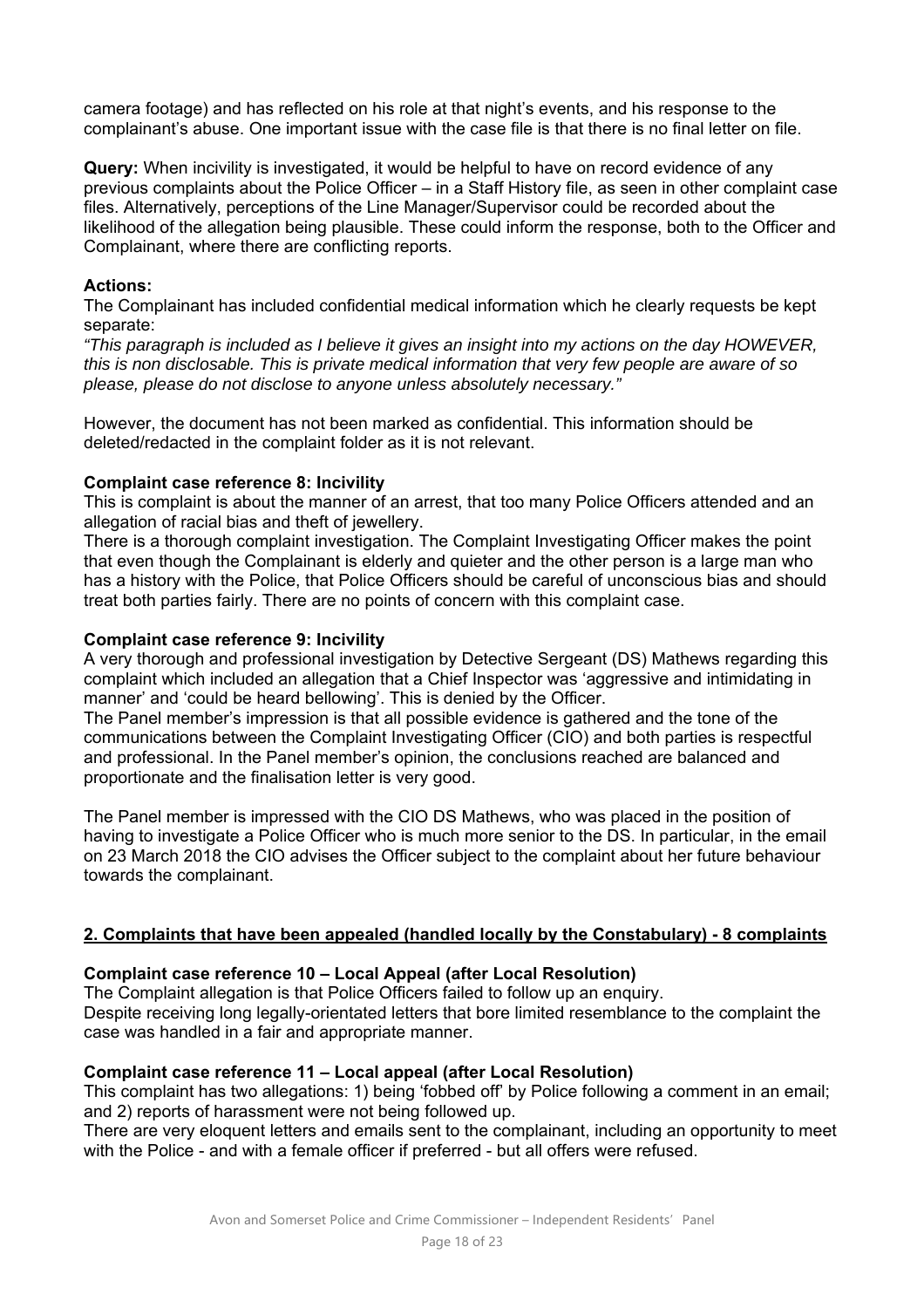# **Complaint case reference 12 – Local appeal (after Local Resolution)**

See Complaint case 2 for PSD to review, as above.

## **Complaint case reference 13 – Local appeal (after Local Resolution)**

The complainant in this case is that a Police Officer contacted an individual about an incident when the Police Officer *should have* contacted the complainant's daughter. This resulted in distress for the father.

This is a recognised by the Panel member as a difficult complaint that is handled in a reasonable and fair manner.

#### **Complaint case reference 14 – Local appeal (after Local Resolution)**

The initial complaint (the outcome was appealed) alleged cover-ups and collusion to delay or not acknowledge an initial complaint which was made in June 2018.

There is good evidence of updates whilst the complaint investigation is proceeding. Also, relevant evidence from a previous complaint is used to address the current complaint (the previous complaint appears to have been quite complex judging from the correspondence).

The Record of Complaint file is clear and to the point and there is a good response and acknowledgement of the errors on the second allegation based on the delay to record the complaint. There are no negative points are found.

## **Complaint case reference 15 – Local appeal (after Local Resolution)**

This complainant refers to a reported crime, defined as a civil matter by the Police, which the complainant disputes.

Initial complaint is on 7 September, with an initial response on 10 September and a final outcome sent on 30 September. The evidence folder has sufficient information, relevant to the case (including information on the initial complaint case file holding the Officer's history of complaint allegations) so being able to separate to relevant information is important. No negative points are found.

## **Complaint case reference 16 – Local appeal (after Local Resolution)**

There is a good explanation of the approach taken to handling an appeal and why. This is noted as seen in several other complaint appeal cases reviewed by the Panel member. However, the negative points of this case file are:

In the conclusions of the finalisation letter - relating to the original complaint - long sections of legislation, i.e. 'Section 17 PACE' (Police and Criminal Evidence Act) are inserted. In the Panel member's opinion these could have benefitted from more explanation as to exactly which points specifically justified the complaint allegation regarding entry to the complainant's property and perhaps other irrelevant points could have been left out in order to make the letter easier to read. The above also applies to the long quoted paragraphs of 'Section 18 PACE'.

Also, in the original complaint finalisation letter, the review of the Body Worn Video (BWV) camera footage does not address serval points which would have been helpful in the complaint investigation: i) It does not refer to the moment when the lock on the garden gate was cut – if this was captured it would have been useful to refer to, as the cutting of the lock was one aspect of the complaint. ii) Similarly, the BWV review does not reference the Complainant and Suspect being aggressive. This would also have been useful as it is referred to later in the letter. If these aspects we not captured on BWV then it would have been helpful to acknowledge the reason why this was the case.

**Query:** In relation to the first point addressed in the appeal outcome letter, the Officer investigating the appeal – the Appeals Officer - concludes that the original Complaint Investigating Officer (CIO) "found that the Officers acted legally, proportionately and professionally.". However, the Appeals Officer does not refer to having re-assessed the evidence for himself, e.g. viewing the BWV footage. Doing so may have been helpful in order to provide absolute clarity to the Complainant that the outcome was fair and proportionate.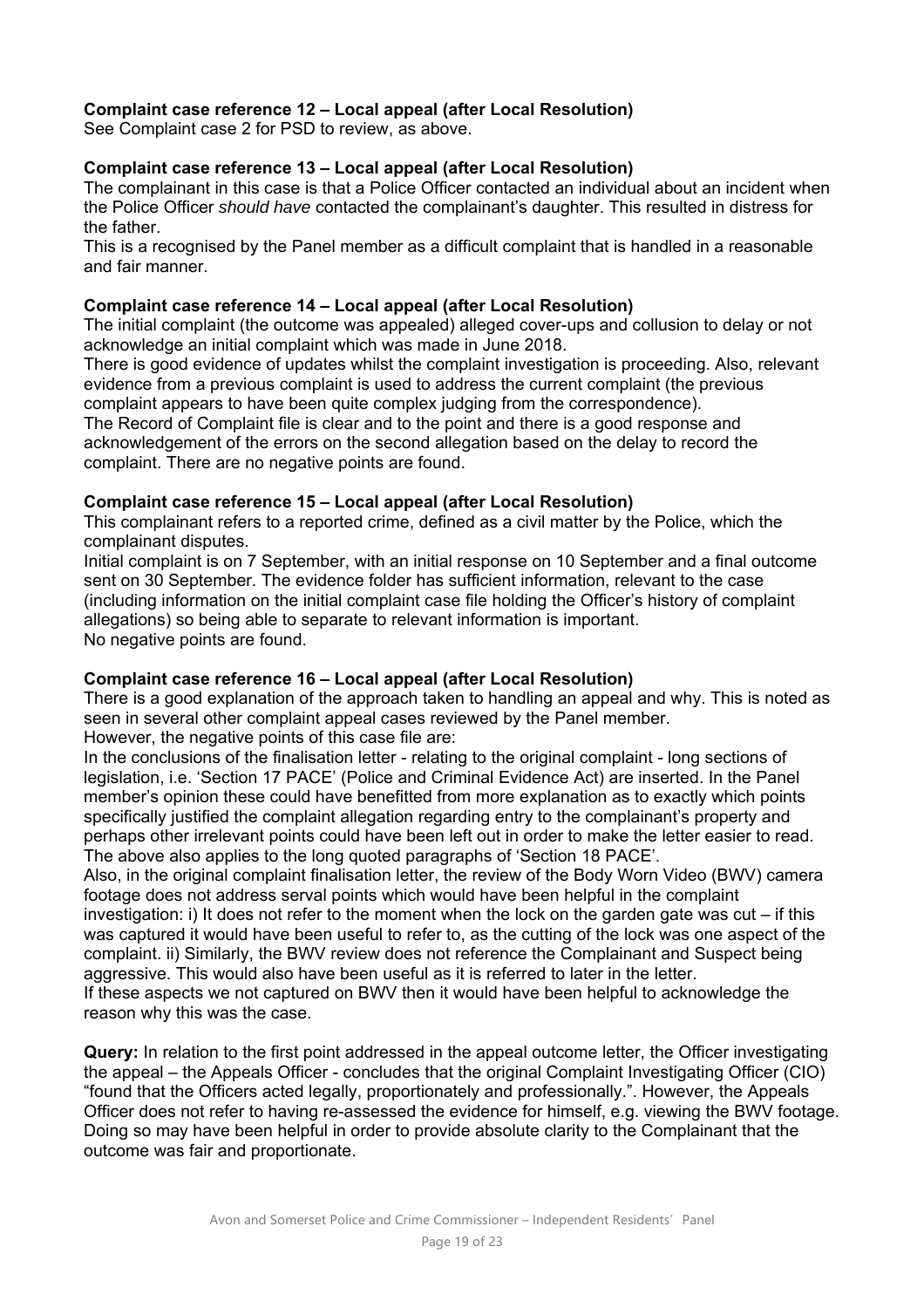**Question:** The appeal outcome letter refers to a "Specialist Civilian Investigator". This title has not been referred to before. How does this post fit in with the rest of the PSD?

**Operational comment:** Throughout the original finalisation letter the Complainant is

addressed/referred to as either "you" or "<complainant's name>". More consistency would make the letter easier to read.

# **Complaint case reference 17 – Local appeal (after Local Resolution)**

The appeal outcome letter to the complainant is clear and thorough. It did a good job of explaining why the decision not to uphold the appeal had been reached. The letter is timely and written in plain English.

# **3. Complaints handled by the Early Intervention process - 12 complaints**

## **Complaint case reference 18: Early Intervention**

Handled in a positive and timely manner.

# **Complaint case reference 19: Early Intervention**

See Complaint case 3 to review, as above.

## **Complaint case reference 20: Early Intervention**

This complaint alleges that the Police would not investigate the report of a rude Delivery Driver. A positive point is that the PSD Complaint Handling Officer, Mr Galloway, took the trouble to look up the complaints procedure of the delivery Company and provided this information in the email reply to the complainant. This provides good customer service (by the Constabulary's PSD) and it is a good way of trying to ensure that the complaint is resolved successfully by the Early Intervention method. This is a very professional response.

## **Complaint case reference 21: Early Intervention**

There is a good initial response letter from the PSD Complaint Handler Mr Krouwel to the Complainant which states:

"*I understand and respect your view that this is frivolous, and implies a lack of respect towards cyclists."* 

The finalisaton letter states:

"…[Road Safety Officer] *confirmed that he has amended the message in accordance with your wishes. I have also spoken with him on the telephone and he assures me that there will not be a repeat. I have also spoken to our press office and made the same point to them. Thank you for bringing this to our attention. I respect your views, as a cyclist myself. The words used to describe an activity can have an effect upon people's perception and, while cycling can be a hobby, it can obviously be much more than this, and we need to be careful how we phrase the messages we give to the public. I am sorry that we got this wrong, and I trust we will get it right in future".* 

This complaint also involved Twitter and was also handled well. This is an excellent response, quick and has the human touch.

## **Complaint case reference 22: Early Intervention**

See Complaint case 4 to review, as above.

# **Complaint case reference 23: Early Intervention**

This complaint is dealt with in a timely manner. Consent is not obtained to use the Early Intervention process (which is noted by the Panel member as not required), but information is given in the final letter detailing how the Complainant can proceed should he wish this to be recorded as a formal complaint. This is within a combined initial and final letter.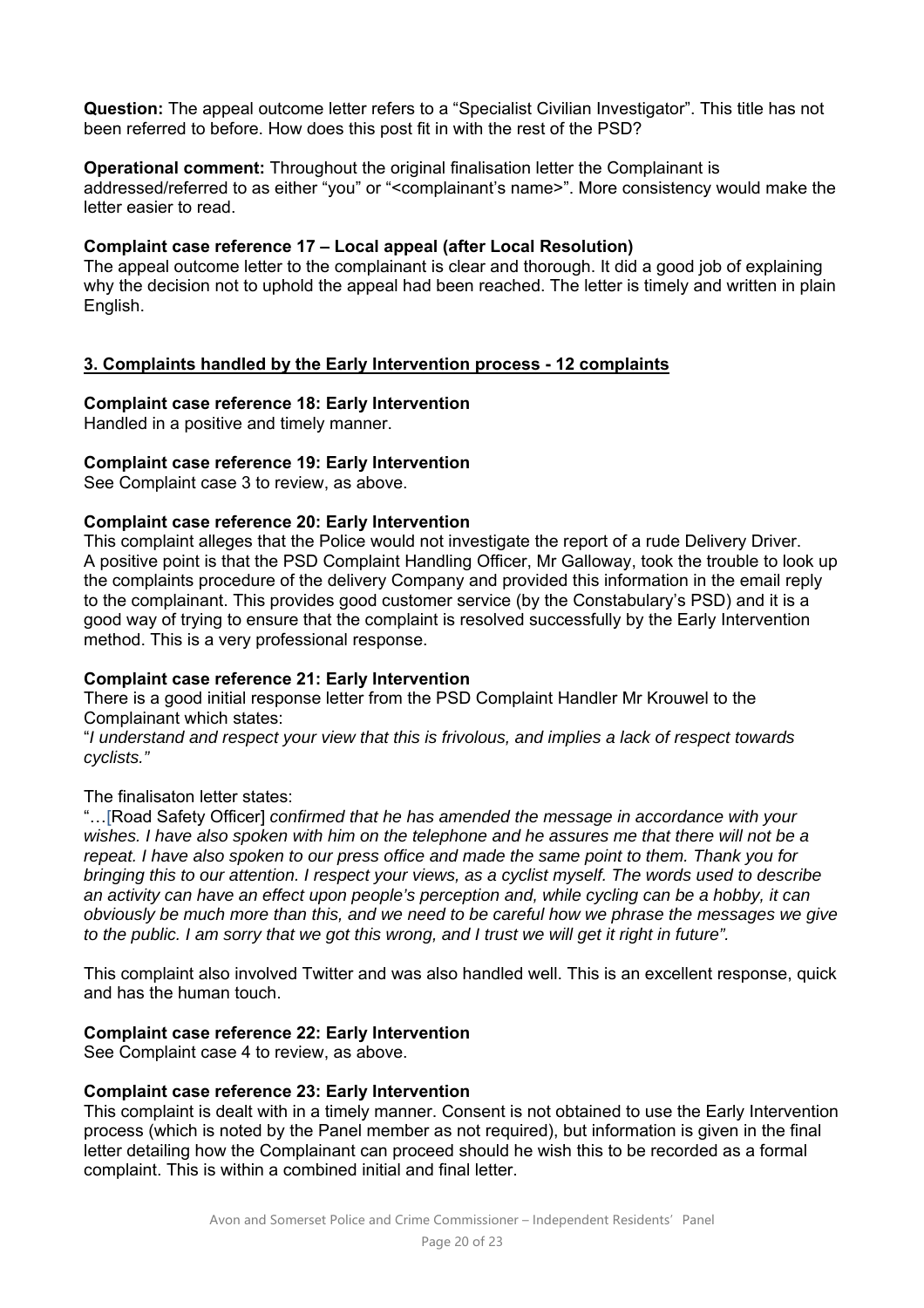## **Complaint case reference 24: Early Intervention**

See Complaint case 5 to review, as above.

# **Complaint case reference 25: Early Intervention**

See Complaint case 6 to review, as above.

# **Complaint case reference 26: Early Intervention**

There is good use of the Early Intervention complaint handling method to quickly address this complaint. However, the wording of the email acknowledging receipt of the complaint does not read correctly:

"I apologise… that *your complaint* has resulted in you raising concerns about the fact your vehicle was towed away."

The Panel member would prefer the narrative to read:

"I apologise that your *experience* has resulted in you raising concerns." or: "I apologise that your concerns have resulted in you raising a complaint."

Also, there is no feedback whether or not the Complainant is satisfied with the outcome.

## **Complaint case reference 27: Early Intervention**

See complaint case 7 for PSD to review, as above.

# **Complaint case reference 28: Early Intervention**

This complainant states that he was not offered a shower or clean clothes whilst in custody. This complaint is handled quickly and efficiently. The evidence used is that the custody record appears to state that the complainant did not ask for a shower or clean clothes, as he suggested.

*PSD Response:* 

*Case ref 5 – there was no severity assessment because the complaint met the conditions to be suitable for local resolution.* 

*Case ref 7 – There is a final letter held on the case record, which the panel member unfortunately missed.* 

*Case ref 16 – The point made is understood, but the terms of the question (in red above) highlight a possible and important misunderstanding about appeals. The IOPC state that an appeal is not a reinvestigation. It is a process check. In other words the Appeals Assessor makes sure that the police have investigated correctly, formed logical conclusions and written the appropriate letters. The Appeals Assessor does not (and must not) reinvestigate. Therefore the Appeals Assessor only reviews the evidence relating to matters which are directly contested.* 

*The Appeals Assessor only watches Body Worn Video footage if it is directly relevant to an appeal point. The Appeals Assessor would not watch it as a matter of routine. This complies with the restrictions on 'reinvestigation' and is also a practical decision. The Appeals Assessor is employed*  for 15 hours per week to exclusively consider appeals. Timeliness is promoted by the IOPC, but the *Appeals Assessor never gets to the end of the queue. Many complaint files have several hours of video and the role of the Appeals Officer would be untenable on current terms if this person watched all the video relating to every contested incident. Instead the Appeals Assessor must ensure that appropriate conclusions have been drawn by the police manager who did watch it, or the Appeals Assessor watch it only in instances where its content is directly contested.*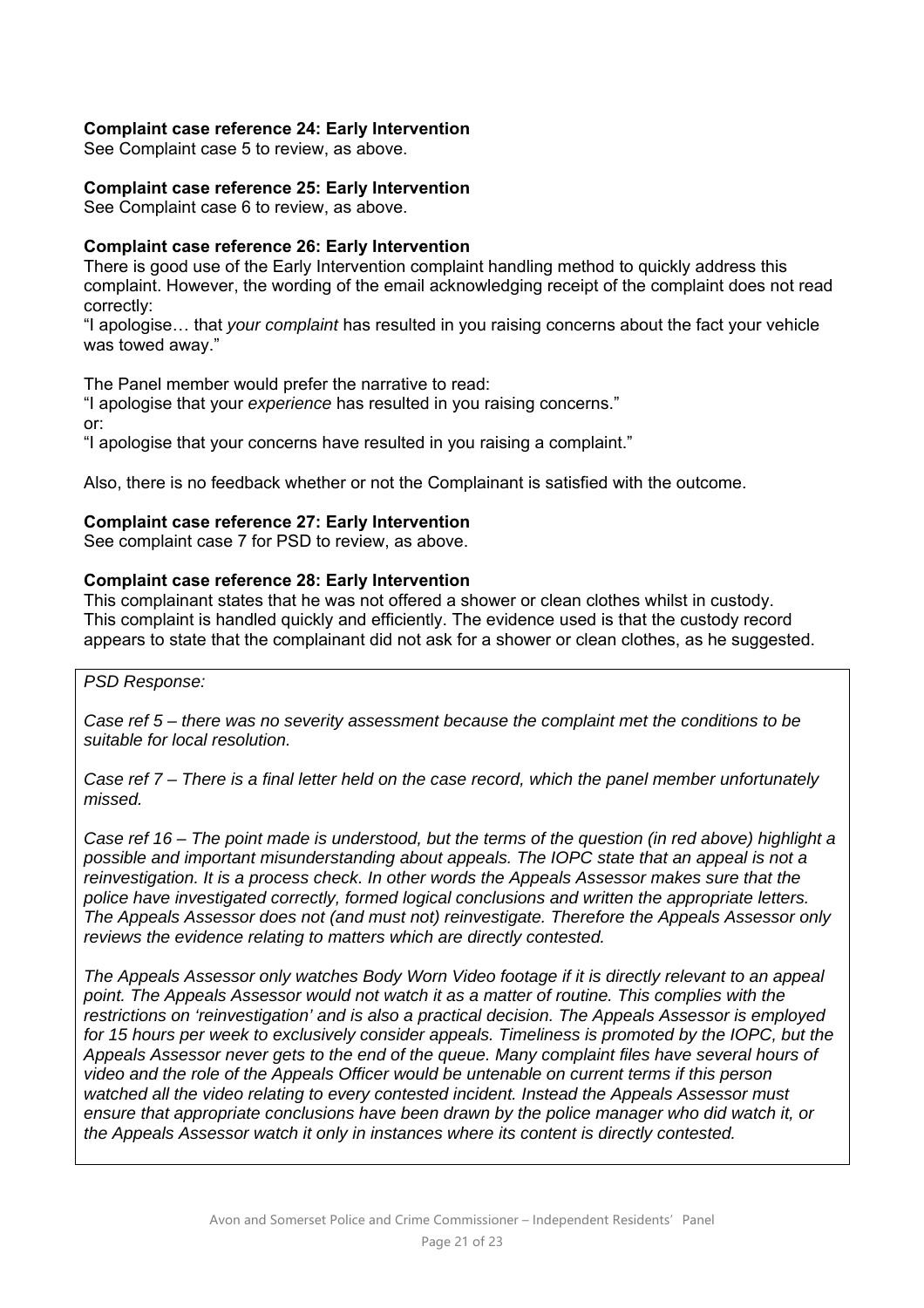*Regarding the question about the use of the term "Specialist Civilian Investigator". The Professional Standards Department as an establishment has Civilian Staff and they are specialist complaints investigators. The appellant in this case had particular concerns about perceived collusion and (allegedly) organised 'harassment' from his local police. The PSD Appeals Assessor is one of the many civilian PSD investigators. The description of this role is therefore accurate and whilst the term 'specialist' isn't always used, the intention in doing so in this specific case was to underline the post holder's unique and independent role within the PSD.* 

*Regarding the general comment: PSD welcome the suggestion to have a staff history record for incivility complaints, this process will be considered.* 

*We are pleased to hear of the improved quality of investigations, evidence folders containing sufficient information, detailed reports and clear communication with complainants.* 

*Thank you for the positive feedback on swiftly resolving complaints through early intervention, the narrative of the final letter will be reviewed.* 

#### **Complaint case reference 29: Early Intervention**

A cleaner at a Police Station has complained that she felt devalued by the way Police Officers were speaking to her.

This complaint took just over one week to complete. The Officer apologised and the PSD Complaints Handling officer telephoned the complainant and also sent a confirmation letter.